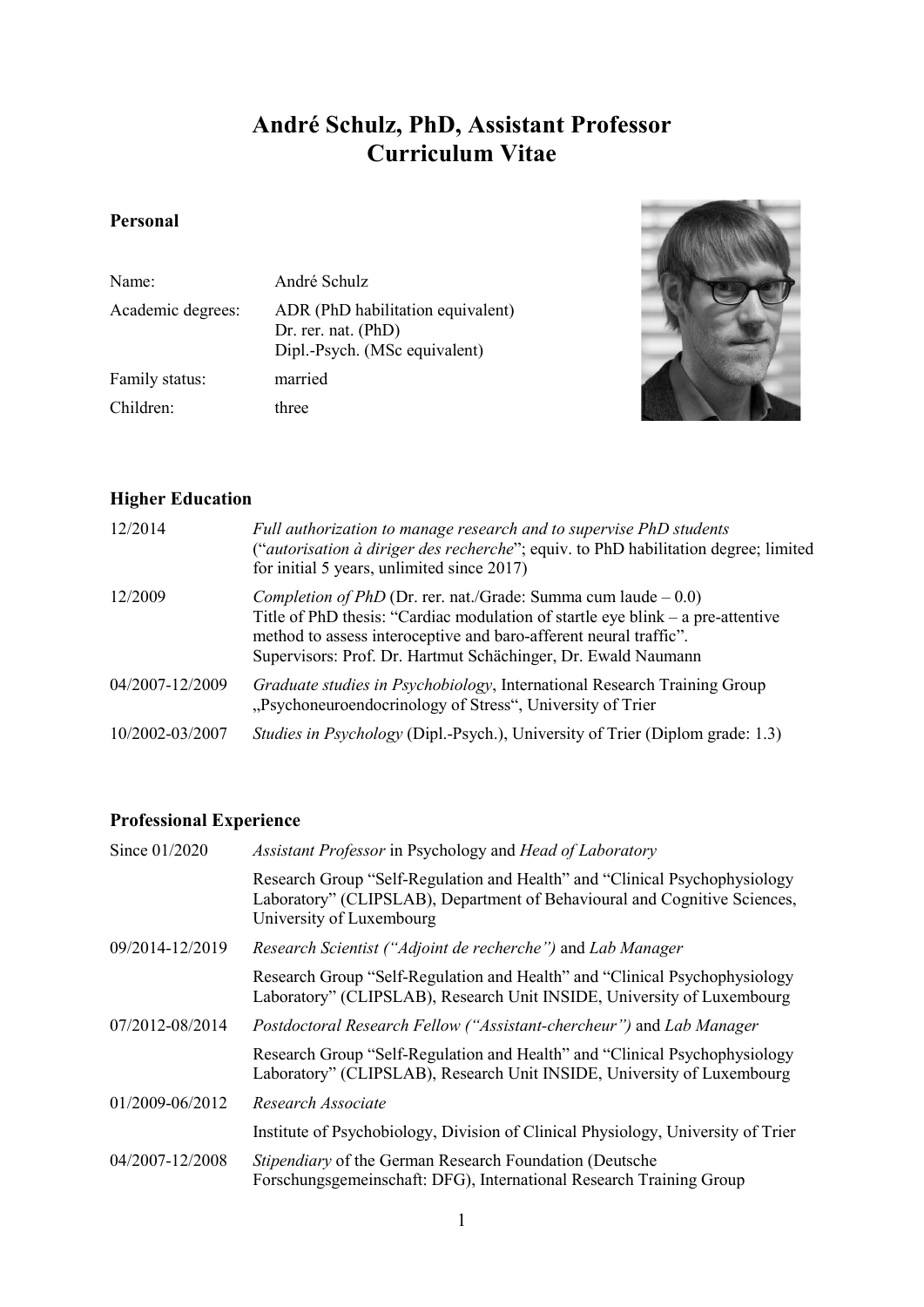"Psychoneuroendocrinology of Stress: From Molecules and Genes to Affect and Cognition", GRK 1389/1, Trier (D) – Leiden (NL)

## **Grants (as Principal Investigator/Supervisor)**

| 2022-2026 | Project grant "Shared Underlying Mechanisms of Long-Covid and Chronic<br>Fatigue Syndrome - A psychoneuroendocrinological and psychoimmunological<br><i>perspective"</i> (SUMCO), Young Academics scheme, by candidate Nina Buntic,<br>funded by the Institute for Advanced Studies, University of Luxembourg, Role:<br>PI/Supervisor (approx. $\in$ 190.000,-)                                                                                                                             |
|-----------|---------------------------------------------------------------------------------------------------------------------------------------------------------------------------------------------------------------------------------------------------------------------------------------------------------------------------------------------------------------------------------------------------------------------------------------------------------------------------------------------|
| 2021-2025 | Project grant "Interoception of bodily sensations across organ domains and its<br>relevance for somatic symptoms" (INBODY: no. 14638184), INTER scheme,<br>collaborative project with Nathalie Weltens/Andreas von Leupoldt (Catholic<br>University of Leuven), co-funded by the Research Foundation Flanders and the<br>Fonds National de la Recherche Luxembourg, Role: PI (1 FTE; $\epsilon$ 261.000,- for<br>the University of Luxembourg; total funding granted: $\epsilon$ 754.520,-) |
| 2018-2022 | AFR PhD grant "Stress effects on interoceptive learning and memory as<br>mechanism of somatic symptom generation" (INMEMO, no. 12534400), by<br>candidate Ruta Müller, funded by the Fonds National de la Recherche<br>Luxembourg, Role: PI/Supervisor (approx. $\epsilon$ 178.000,-)                                                                                                                                                                                                       |
| 2017-2020 | Project grant "Interoception and chronic stress" (INSTRESS), funded by the<br>Research Office of the University of Luxembourg, Role: PI (1 FTE; $\epsilon$ 190.000,-)                                                                                                                                                                                                                                                                                                                       |
| 2015-2018 | Project grant "Interoception in medically unexplained symptoms" (INMEDEX),<br>funded by funded by the Research Office of the University of Luxembourg, Role:<br>PI (1 FTE; € 174.000,-)                                                                                                                                                                                                                                                                                                     |
| 2010-2011 | Project grant "Modulation of startle response by visceral stress through filling of<br><i>the urinary bladder</i> ", funded by the Research Fonds of the University of Trier,<br>Role: PI ( $\in$ 4.000,-)                                                                                                                                                                                                                                                                                  |

## **Grants (as Co-Investigator/Supervisor)**

| 2022-2025 | AFR PhD grant "Video game effects on stress levels and the moderating role of<br>personality factors" (VGESP, no. 14567098), by candidate Gary Wagener, PI:<br>André Melzer, funded by the Fonds National de la Recherche Luxembourg, Role:<br>Co-Supervisor (approx. $\in$ 190.000,-)                                                                                                                                 |
|-----------|------------------------------------------------------------------------------------------------------------------------------------------------------------------------------------------------------------------------------------------------------------------------------------------------------------------------------------------------------------------------------------------------------------------------|
| 2021-2024 | Project grant "Cognitive Modulation of Pain in Aging – Impact of Stress and<br><i>Executive Functions – a Psychophysiological Approach</i> " (PAGES: no.<br>14672835), CORE scheme, collaborative project with Angelika Dierolf (PI),<br>Marian Van der Meulen, Wolfgang Miltner and Claus Vögele, funded by the<br>Fonds National de la Recherche Luxembourg, Role: Co-Investigator (1 FTE; $\epsilon$<br>$422.000,-$ |
| 2020-2024 | EU Horizon 2020 Grant "Systems approach of urban environments and health"<br>(SURREAL; no. 956780), Marie Curie Innovative Training Networks, Call<br>H2020-MSCA-ITN-2020, funded by the European Commission, Role: Co-<br>Investigator (approx. $\epsilon$ 500.000,-).                                                                                                                                                |
| 2015-2018 | AFR PhD grant "Social rejection in early childhood and its effects on stress<br>responses in later life" (REJECT, no. 9825384) by candidate Violetta Schaan,                                                                                                                                                                                                                                                           |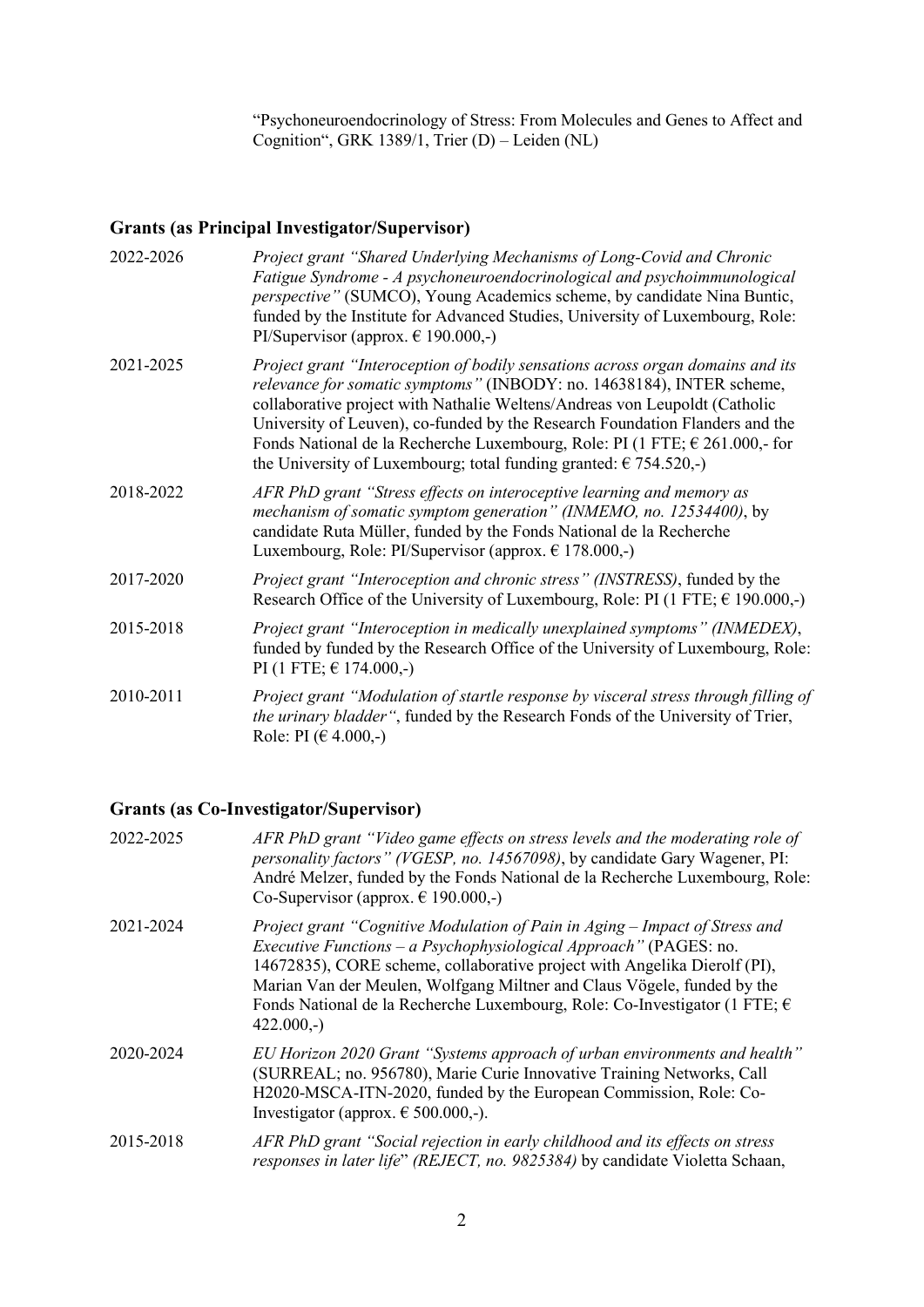|               | funded by the Fonds National de la Recherche Luxembourg (Role: Co-<br>Supervisor; approx. $\in$ 111.000,-)                                                                                                                                                                                                        |
|---------------|-------------------------------------------------------------------------------------------------------------------------------------------------------------------------------------------------------------------------------------------------------------------------------------------------------------------|
| 2011-2013     | University Research Focus "Psychobiology of Stress", (Role: Early Career<br>Member, with co-applicants H. Schächinger, E. Naumann, C. Muller, J. Meyer,<br>R. Neumann und C. Frings), funded by the Land Rheinland-Pfalz (overall: $\epsilon$<br>$120.000,-$                                                      |
| <b>Awards</b> |                                                                                                                                                                                                                                                                                                                   |
| 2019/2020     | <i>Internal Promotion</i> from Research Scientist to Assistant Professor at the<br>University of Luxembourg                                                                                                                                                                                                       |
| Since 2018    | Research Block Grant in the Merit-Based Funding Scheme by the Faculty of<br>Language and Literature, Humanities, Arts and Education, Role: PI (2018-2019:<br>€ 7.000,- per year; since 2020: € 8.000,-/year)                                                                                                      |
| 05/2016       | Young Scientist Publication Award of the Deutsche Gesellschaft für Psychologie<br>(DGPs) - Fachgruppe Biologische Psychologie und Neuropsychologie (German<br>Society for Psychology, Section Biological Psychology and Neuropsychology)<br>for publication ( $\in$ 1.500,-):                                     |
|               | Müller, L.E., Schulz, A., Andermann, M., Gabel, A., Gescher, D.M., Spohn, A.,<br>Herpertz, S.C. & Bertsch, K. (2015). Cortical Representation of Afferent Bodily<br>Signals in Borderline Personality Disorder: Neural Correlates and Relationship to<br>Emotional Dysregulation. JAMA Psychiatry, 72, 1077-1086. |
| 11/2010       | Dissertation Prize 2010, University of Trier ( $\epsilon$ 2.000,-)                                                                                                                                                                                                                                                |
| 2008-2009     | Scholarship awarded by the German Research Foundation (Deutsche<br>Forschungsgemeinschaft: DFG) within the International Research Training Group<br>"Psychoneuroendocrinology of Stress", GRK 1389/1                                                                                                              |
| 09/2005       | <i>Travel awards</i> by the Research Funds of the University of Trier                                                                                                                                                                                                                                             |

### **International Research Stays**

01/2009-06/2012 *Trier, Germany*: Regular Position as Research Associate. 04/2007-12/2009 *Trier, Germany and Leiden, The Netherlands*: PhD student of the International Research Training Group "Psychoneuroendocrinology of Stress: From Molecules And Genes To Affect And Cognition" (DFG GRK 1389/1). Regular visits at partner laboratories in Leiden (NL).

05/2006-07/2006 *Basle, Switzerland*: Intern and Visiting Researcher at Psychiatric University Clinics Basle, Division of Geriatric Psychiatry, Prof. Dr. Egemen Savaskan.

### **Management and Self-Administration at the University of Luxembourg**

| Since $2020$ | <i>Representative</i> of the Department of Behavioural and Cognitive Sciences in the<br>Faculty Council of FHES (Faculty of Humanities, Education and Social<br>Sciences), University of Luxembourg |  |  |
|--------------|-----------------------------------------------------------------------------------------------------------------------------------------------------------------------------------------------------|--|--|
| Since $2016$ | <i>Deputy Director</i> of the Experimental Psychology Laboratories Network<br>(EPSYLON), University of Luxembourg                                                                                   |  |  |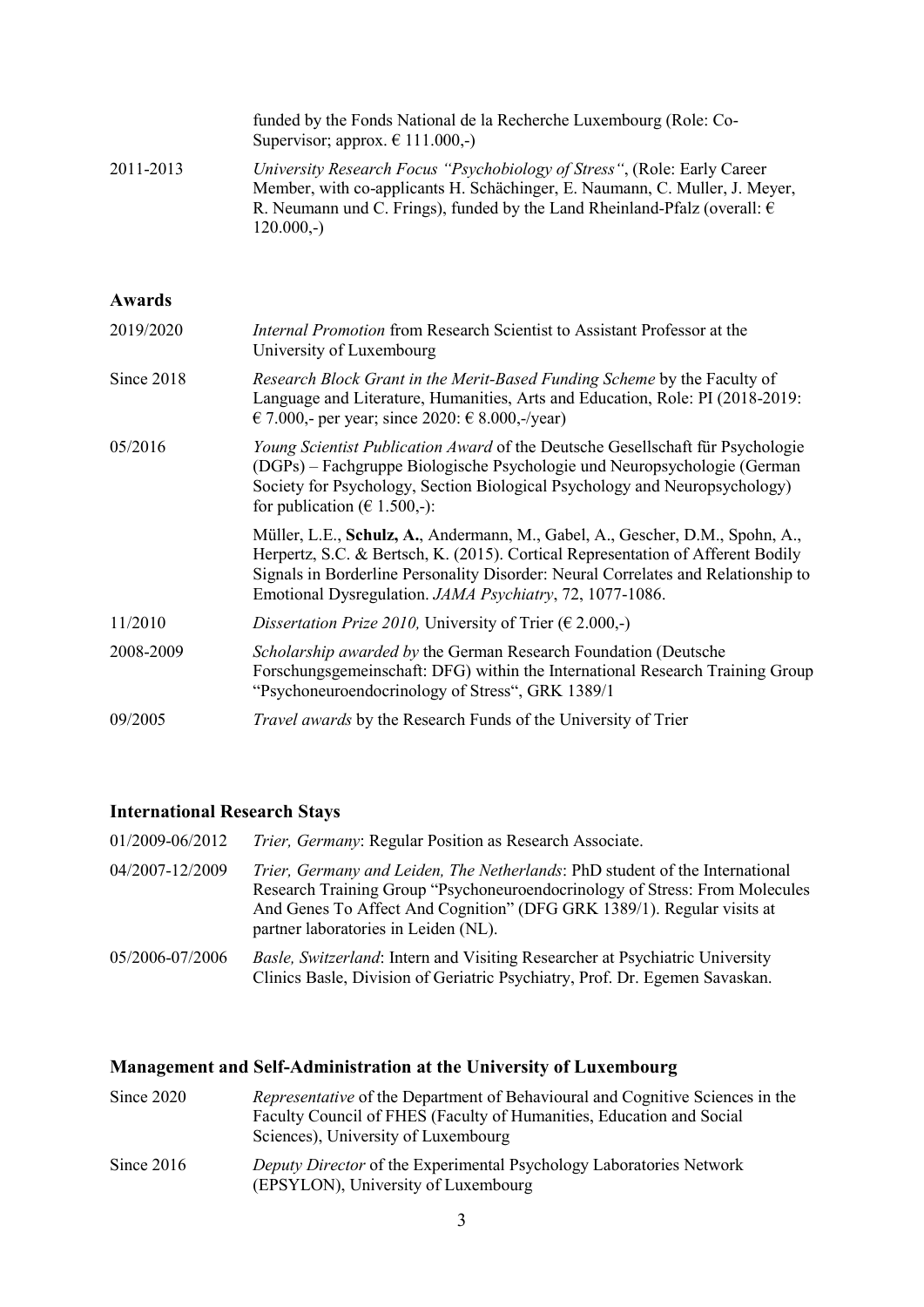| 2016-2020    | Representative of Scientific, Technical and Administrative Staff Members in the<br>Faculty Council of FLSHASE (Faculty of Language and Literature, Humanities,<br>Arts and Education), University of Luxembourg |
|--------------|-----------------------------------------------------------------------------------------------------------------------------------------------------------------------------------------------------------------|
| Since $2014$ | Deputy Representative of Scientific, Technical and Administrative Staff Members<br>in the directory board of the Research Unit INSIDE, University of Luxembourg                                                 |

#### **Management and Self-Administration at the University of Trier**

| 2008-2012 | Representative for intermediate academic staff and PhD students in the directory<br>board of the Institute of Psychobiology, University of Trier |
|-----------|--------------------------------------------------------------------------------------------------------------------------------------------------|
| 2007-2009 | <i>Representative</i> for PhD students in the International Research Training Group<br>"Psychoneuroendocrinology of Stress" (DFG GRK 1389/1)     |
| 2004-2005 | Student Representative in the Faculty Council of the Fachbereich I at the<br>University of Trier                                                 |

#### **Editorial Responsibilities**

| Since $2021$ | Associate Editor, <i>Biological Psychology</i> (IF 3.2)                                                        |
|--------------|----------------------------------------------------------------------------------------------------------------|
| Since $2020$ | Guest Editor, <i>Biological Psychology</i> , Special Issue "Interoceptive Methods"                             |
| Since $2019$ | Editorial Board Member, <i>Frontiers in Human Neuroscience</i> (IF: 3.2), section<br>Brain-Computer Interfaces |

#### **Membership of Professional Bodies**

Deutsche Gesellschaft für Psychophysiologie und deren Anwendung (DGPA) Deutsche Gesellschaft für Psychologie (DGPs), Fachgruppen Klinische und Biologische Psychologie Deutsche Gesellschaft für Verhaltensmedizin und Verhaltensmodifikation (DGVM) Society for Psychophysiological Research (SPR)

## **Ad-hoc Reviewing for International Journals**

Anxiety, Stress & Coping Autonomic Neuroscience: Basic and Clinical Behavioural Brain Research Biological Psychiatry: Cognitive Neuroscience and Neuroimaging Biological Psychology BMC Psychology Brain and Cognition Brain Imaging and Behavior Clinical Psychological Review Clinical Psychology in Europe Cognition Cognition and Emotion **Cortex** Frontiers in Psychiatry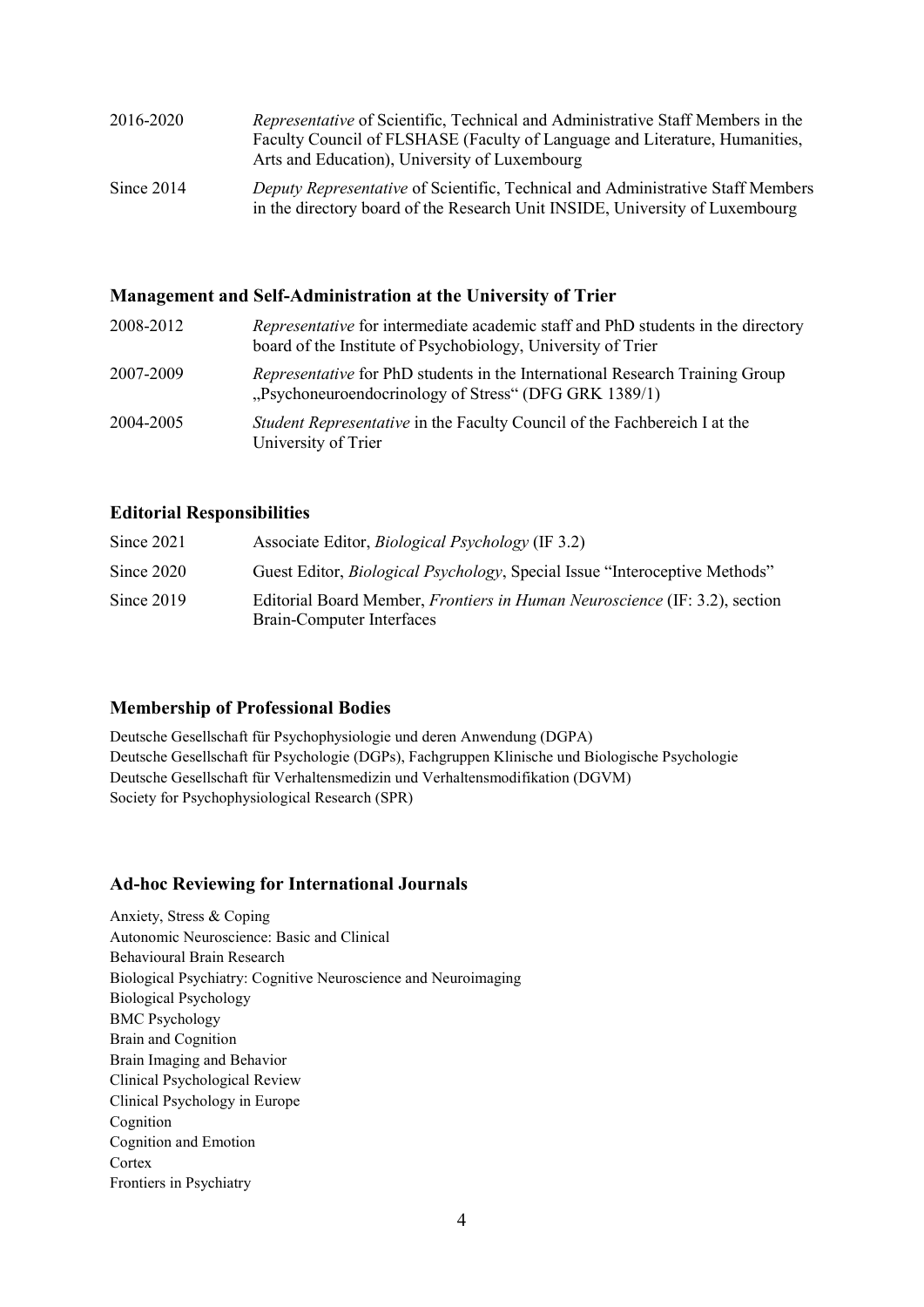Frontiers in Psychology International Journal of Behavioral Medicine International Journal of Psychophysiology Journal of Affective Disorders Journal of Applied Biomedicine Journal of Behavior Therapy and Experimental Psychiatry Journal of Individual Differences Journal of Personality Disorders Journal of Psychiatric Research Journal of Psychophysiology NeuroImage Neuropsychologia Neuroscience & Biobehavioral Reviews Perception Pharmacology Biochemistry & Behavior Philosophical Transactions of the Royal Society B Physiology & Behavior PLOS ONE Psychiatry Research Psychological Medicine Psychological Reports Psychological Research Psychosomatic Medicine Psychoneuroendocrinology Psychophysiology Quarterly Journal of Experimental Psychology Scientific Reports Trials Verhaltenstherapie Zeitschrift für Gesundheitspsychologie

### **Ad-hoc Reviewing for International Funding Agencies**

Deutsche Forschungsgemeinschaft (DFG)/German Research Fund Fonds National de la Recherche Scientifique (FNRS)/National Fund for Scientific Research Nederlandse Organisatie voor Wetenschappelijk Onderzoek (NWO)/Netherlands Organisation for Scientific Research Schweizerischer Nationalfonds (SNF)/Swiss National Fund Wellcome Trust

### **Professional Training**

11/2009-06/2010 Professional Training in *Coaching nach Wirkfaktoren,* ca. 150 h of Training and Supervision, Division of Work Psychology, University of Trier (D)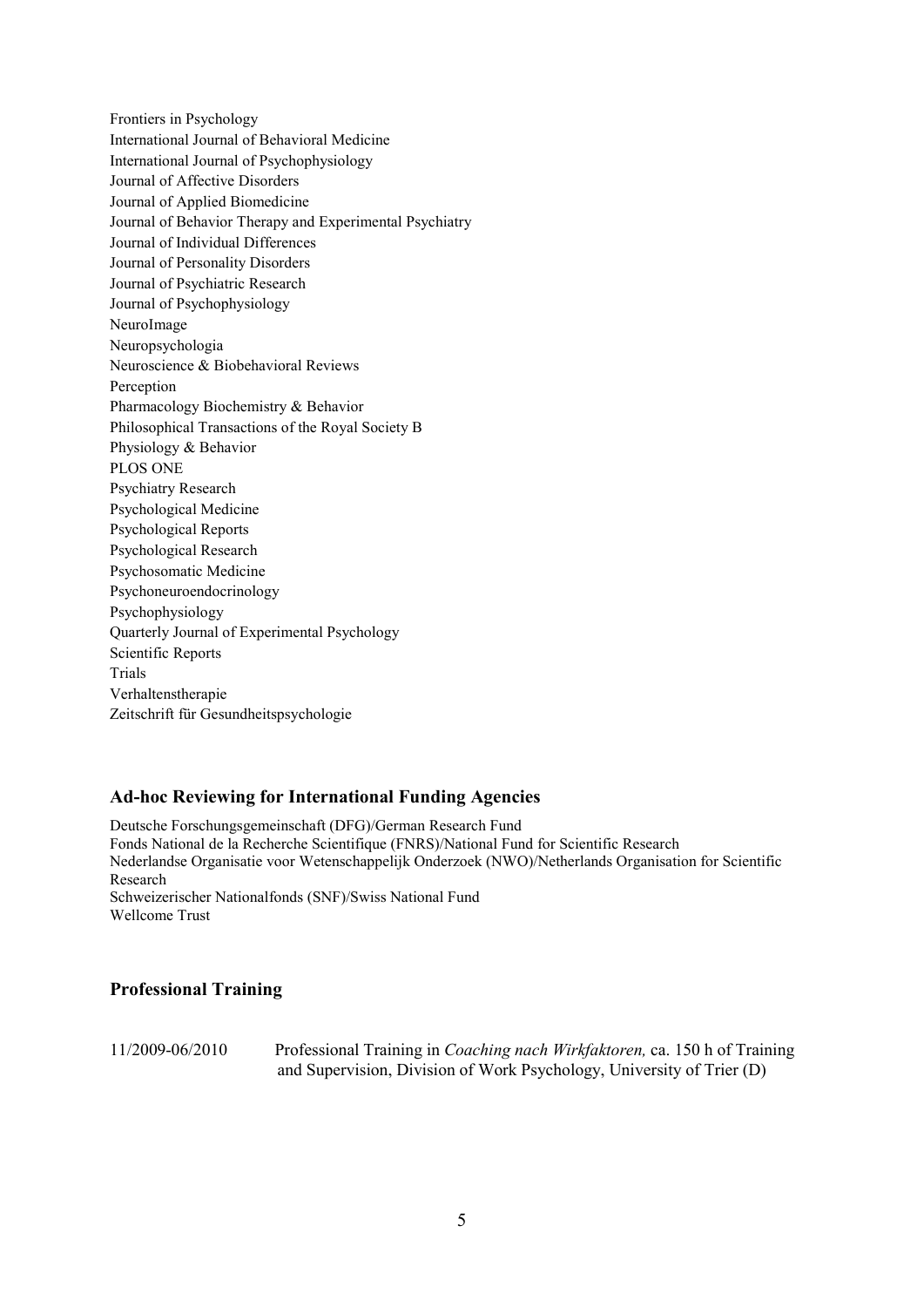### **Public Outreach**

- "Leierpersonal fir Etud iwwer Stress gesicht", RTL Radio Luxembourg, Mar 25, 2022.
- "Lehrkräfte im Dienste der Wissenschaft", Luxemburger Wort, Feb 17, 2022.
- "Etued lauschter op dain Haerz", RTL Radio Luxembourg, Marc 23, 2021.
- "So beeinflusst Corona das Jahr 2021", Tageblatt Lëtzebuerg, Feb 06, 2021.
- "Corona und die Psyche: Probanden für Uni-Studie gesucht", Luxemburger Wort, May 23, 2020.
- "Ein einziger (Alb-)Traum", Tageblatt Lëtzebuerg, May 08, 2020.
- "Lehrer unter Dampf", Tageblatt Lëtzebuerg, Sept 20, 2019.
- "Wenn der Darm chronischen Stress hat, leidet die Psyche", Tageblatt Lëtzebuerg, Sept 07, 2019.
- "Sonnenvitamin und Stimmungsmacher", Tageblatt Lëtzebuerg, Mar 16, 2019.
- "Darm krank Psyche krank", Luxemburger Wort, Dec 20, 2018.
- "Die Weisheit des Körpers", DIE ZEIT and ZEIT doctor, Nov 08, 2018.
- "Gesundheit zu Fuß", Tageblatt Lëtzebuerg, Oct 27, 2018.
- "Jeder ist seiner Erholung Schmied", Tageblatt Lëtzebuerg, Sept 01, 2018.
- "Mehr als nur Raucherhusten", Luxemburger Wort, Jul 12, 2018.
- "Lehrer unter Hochdruck", Luxemburger Wort, Jul 06, 2018.
- RTL Radio Luxembourg: Heart-brain communication in cardiac arrest, 18.05.2018.
- "Ein Gespräch, das Leben rettet", Luxemburger Wort, May 17, 2018.
- "Hochsensible Menschen: Welt ohne Filter", Télécran, Oct 22, 2017.
- "Der vermeintlich eingebildete Kranke", Luxemburger Wort, Sept 28, 2017.
- "Gehirn and Lunge: , bitte melden!"", Luxemburger Wort, Dec 15, 2016.

## **Supervised Postdoctoral Colleagues**

| <b>Name</b><br>Dr. Angelika<br>Dierolf | <b>Function during supervision</b><br>Research Associate in third-party<br>funded project | <b>Current position</b><br>Research Associate,<br>University of Luxembourg | Scientific output<br>10 publications |
|----------------------------------------|-------------------------------------------------------------------------------------------|----------------------------------------------------------------------------|--------------------------------------|
| Mertens                                | Dr. Vera-Christina Research Associate in third-party<br>funded project                    | Lecturer, Hoogeschool<br>Arnhem and Nijmegen                               | 8 publications                       |

## **Supervised PhD Students**

## **Past PhD Students**

| <b>Name</b>    | <b>Topic</b>                                                | Year of<br>completion | <i>Institution</i>          | Role              | Scientific output |
|----------------|-------------------------------------------------------------|-----------------------|-----------------------------|-------------------|-------------------|
| Oleksii Domin* | Enhancing physical 2022<br>activity in<br>adolescents using |                       | University of<br>Luxembourg | Co-<br>supervisor | 1 publication     |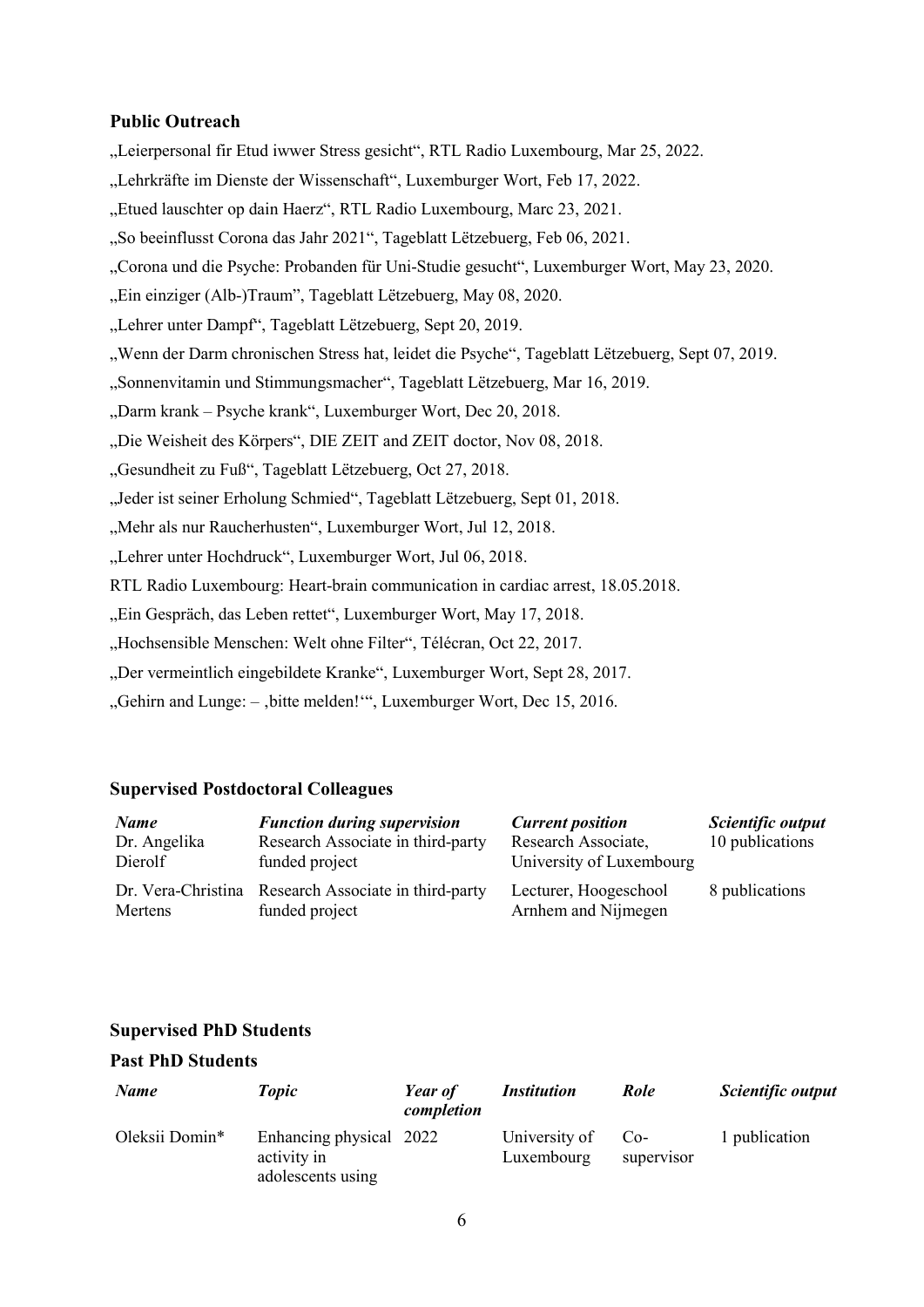|                            | mHealth<br>technology                                                                                                 |      |                                     |                                |                                                              |
|----------------------------|-----------------------------------------------------------------------------------------------------------------------|------|-------------------------------------|--------------------------------|--------------------------------------------------------------|
| Alessandro<br>Decarli*     | The role of<br>attachment and<br>parental<br>representations on<br>mental health and<br>wellbeing in<br>adolescents   | 2019 | University of<br>Luxembourg         | $Co-$<br>supervisor            | 1 publication                                                |
| Violetta Schaan*           | Social rejection in<br>early childhood and<br>ist effects on stress<br>responses in later<br>life                     | 2019 | University of<br>Luxembourg         | $Co-$<br>supervisor            | 12 publications                                              |
| Agnieszka<br>Czeluscinska* | Attentional bias to<br>body- and sexually-<br>relevant stimuli                                                        | 2019 | University of<br>Luxembourg         | $Co-$<br>supervisor            |                                                              |
| Dr. Silke Rost*            | The role of self-<br>regulatory capacity<br>in the adaptation to<br>pain                                              | 2016 | University of<br>Luxembourg         | $Co-$<br>supervisor            | Psychotherapy<br>training<br>(Luxembourg), 9<br>publications |
| Dr. Zoé van<br>$Dyck*$     | The role of external 2016<br>and internal stimuli<br>in the regulation of<br>eating behaviour                         |      | University of<br>Luxembourg         | Defense<br>committee<br>member | Research<br>Associate<br>(Luxembourg), 12<br>publications    |
| Dr. Erik Ceunen            | Unpleasantness and 2015<br>fear in<br>interoception                                                                   |      | Catholic<br>University of<br>Leuven | Defense<br>committee<br>member | Research<br>Associate<br>(Leuven) 8<br>publications          |
| Dr. Cristina<br>Campillo*  | Computer-assisted<br>interventions to<br>improve self-<br>regulation in<br>patients with self-<br>regulatory deficits | 2015 | University of<br>Luxembourg         | $Co-$<br>supervisor            | Psychotherapy<br>training<br>(Barcelona), 1<br>publication   |
| Dr. Annika Lutz*           | Body perception<br>and evaluation in<br>anorexia nervosa                                                              | 2015 | University of<br>Luxembourg         | $Co-$<br>supervisor            | Research<br>Associate<br>(Luxembourg), 17<br>publications    |

# **Currently Supervised PhD Students**

| <b>Name</b>  | <b>Topic</b>                                                                                                                                                  | Year of<br>registration | <i><b>Institution</b></i>   | Role                  | <i>Scientific</i><br>output |
|--------------|---------------------------------------------------------------------------------------------------------------------------------------------------------------|-------------------------|-----------------------------|-----------------------|-----------------------------|
| Nina Buntic* | Shared Underlying<br>Mechanisms of Long-Covid<br>and Chronic Fatigue<br>Syndrome - A<br>psychoneuroendocrinological<br>and psychoimmunological<br>perspective | 2022                    | University of<br>Luxembourg | Primary<br>supervisor |                             |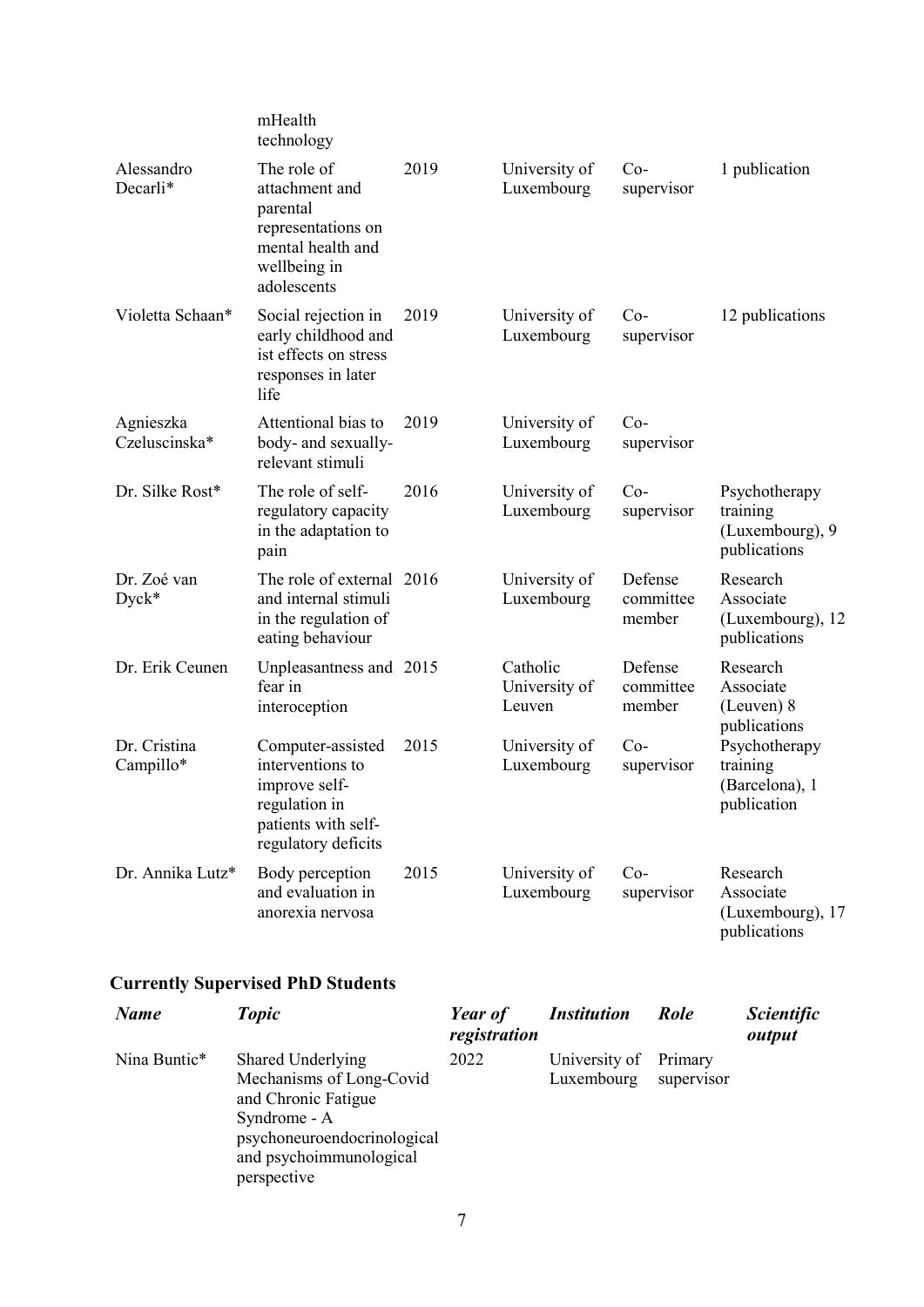|                     | Gary Wagener* Video game effects on stress<br>levels and the moderating<br>role of personality factors  | 2022 | University of<br>Luxembourg         | $Co-$<br>supervisor   |                |
|---------------------|---------------------------------------------------------------------------------------------------------|------|-------------------------------------|-----------------------|----------------|
| Tabea Eimer*        | In preparation                                                                                          | 2021 | Catholic<br>University of<br>Leuven | $Co-$<br>supervisor   |                |
| Sam Bernard*        | Interoception of bodily<br>sensations across organ<br>domains and its relevance for<br>somatic symptoms | 2021 | University of<br>Luxembourg         | Primary<br>supervisor |                |
| Julie Ortmann*      | COVID-19, mental health,<br>resilience and self-regulation                                              | 2020 | University of<br>Luxembourg         | $Co-$<br>supervisor   |                |
| Lisa Lai            | Interoceptive stimulation as<br>intervention method to<br>reduce stress and somatic<br>symptoms         | 2020 | University of<br>Luxembourg         | Primary<br>supervisor |                |
| Greta Hansen*       | Interoception and chronic<br>stress                                                                     | 2019 | University of<br>Luxembourg         | Primary<br>supervisor | 2 publications |
| Ruta Müller*        | Stress effects on<br>interoceptive learning and<br>memory as mechanism of<br>somatic symptom generation | 2019 | University of<br>Luxembourg         | Primary<br>supervisor | 5 publications |
| Mirjam<br>Thomas*   | Mental comorbidity,<br>interoception and emotion<br>regulation in chronic pain<br>patients              | 2018 | University of<br>Luxembourg         | $Co-$<br>supervisor   |                |
| Lena Grabo          | Prokrastination und<br>Selbstregulation sowie deren<br>psychobiologischen<br>Korrelate                  | 2018 | University of<br>Duisburg-<br>Essen | $Co-$<br>supervisor   |                |
| Kim<br>Opdensteinen | Interozeption und Stress bei<br>Kleinkindern                                                            | 2018 | University of<br>Trier              | $Co-$<br>supervisor   | 1 publication  |
| Katharina<br>Gross  | Genetische und<br>psychosoziale Faktoren der<br>Hyperhidrose                                            | 2015 | University of<br>Trier              | $Co-$<br>supervisor   | 2 publications |

*\* Marked PhD students were supported by third-party funded projects*

# **Supervised Master/Diploma Theses**

| <b>Name</b> | <b>Topic</b>                                              | Year of<br>completion | <i><b>Institution</b></i> |
|-------------|-----------------------------------------------------------|-----------------------|---------------------------|
| Pauline Bis | Effects of a post-learning cold pressure stress test on   |                       | University of             |
|             | interoceptive accuracy in heartbeat perception            | 2022                  | Luxembourg                |
| Lea Milbert | Attentional bias in Inflammatory Bowel Disease and        |                       | University of             |
|             | Irritable Bowel Syndrome - A pilot study                  | 2021                  | Luxembourg                |
| <b>Sam</b>  | Cardiac cycle phases affect auditory-evoked potentials    |                       | University of             |
| Bernard     | and stimulus processing stages during intensity rating    |                       | Luxembourg                |
|             | task of acoustic startle stimuli                          | 2020                  |                           |
| Sarah       | Cortical representation of gastric and cardiac signals in | 2020                  | University of             |
| Etringer    | inflammatory bowel diseases                               |                       | Luxembourg                |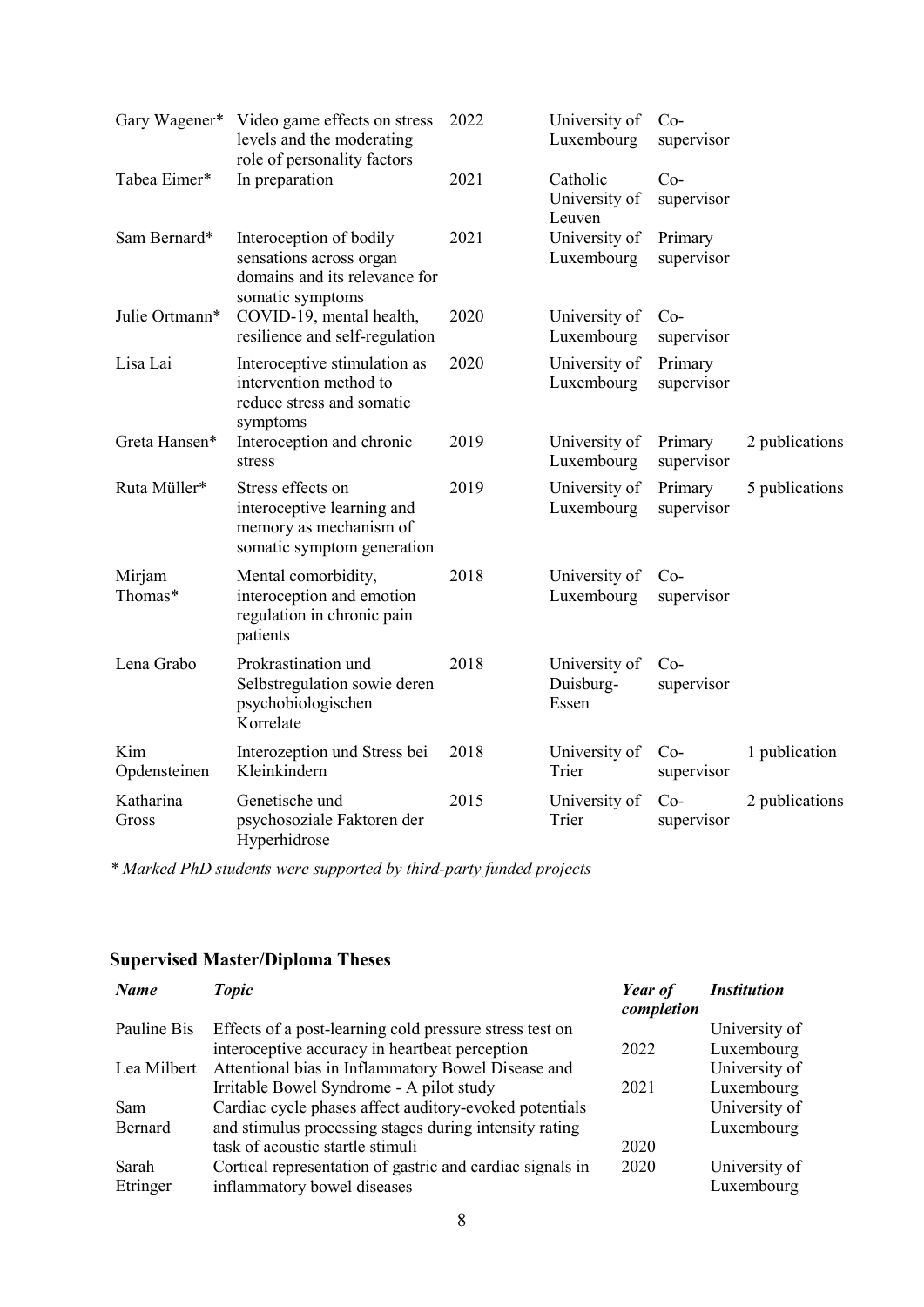|                          | Sina Welsch Attentional bias towards gastrointestinal symptoms in<br>inflammatory bowel diseases                                                                                        | 2020 | University of<br>Luxembourg               |
|--------------------------|-----------------------------------------------------------------------------------------------------------------------------------------------------------------------------------------|------|-------------------------------------------|
|                          | Lara Schenk Effects of physiological stress axes reactivity on visceral<br>learning, using a heartbeat perception training                                                              | 2019 | University of<br>Luxembourg               |
| Sarah Back               | Physiological determinants of cardiac interoception                                                                                                                                     | 2019 | University of                             |
| Eva Münch                | Respiratory modulation of startle as method to reflect<br>visceral-afferent signals from the respiratory system in<br>intensive smokers                                                 | 2019 | Luxembourg<br>University of<br>Luxembourg |
| Greta<br>Hansen          | The impact of stress on cardiac interoception in<br>inflammatory bowel diseases                                                                                                         | 2019 | University of<br>Luxembourg               |
| Björn<br>Nicolay         | Evaluating the roles of resilience, stress, coping, and<br>frustration in the anger level and arresting behavior of<br>policewomen and policemen in Luxembourg                          | 2017 | University of<br>Luxembourg               |
| Djenna<br>Hutmacher      | Reduced P3a in auditory evoked potentials in oddball and<br>distraction procedures in patients with major depression<br>and somatoform disorders                                        | 2017 | University of<br>Luxembourg               |
| Jean<br>Fischbach        | Post-encoding cold pressor stress, after a heartbeat<br>perception training, enhances interoceptive accuracy                                                                            | 2017 | University of<br>Luxembourg               |
| Patrick<br>Franzen       | Affective-motivational responsiveness to gaming-relevant 2017<br>stimuli in heavy gaming                                                                                                |      | University of<br>Luxembourg               |
| Tabea<br>Flasinski       | Sensing Your Body: Interoceptive Awareness and<br>Medically Unexplained Symptoms                                                                                                        | 2017 | University of<br>Luxembourg               |
| Johanna<br>Dimmig        | The interaction of baro-afferent neural signal<br>transmission and attentional networks                                                                                                 | 2016 | University of<br>Luxembourg               |
| Julia<br>Bachmann        | The impact of a socially-evaluated cold pressor test on<br>attentional networks                                                                                                         | 2016 | University of<br>Luxembourg               |
| Laura<br>Bastgen         | Einfluss einer elterlichen Trennung auf den Bindungsstil,<br>die Zurückweisungssensibilität, und die interozeptive<br>Wahrnehmung des erwachsenen Kindes nach sozialer<br>Zurückweisung | 2016 | University of<br>Luxembourg               |
| Lis Conter               | Do early infantile incidents affect our behaviour? Early<br>stress in childhood and its effects on social behaviour,<br>emotion regulation and body awareness in adulthood.             | 2016 | University of<br>Luxembourg               |
| Martin<br>Wittkamp       | Temporal Stability of Interoceptive Accuracy as<br><b>Estimated by Hearbeat Perception</b>                                                                                              | 2016 | University of<br>Luxembourg               |
| Laura<br>Schatte         | The influence of acute and chronic stress on baro-afferent<br>signal transmission and bodily symptoms                                                                                   | 2015 | University of<br>Luxembourg               |
| Luca<br>Schaan           | Gastrisch-evozierte Potenziale: ein neurophysiologischer<br>Indikator für die kortikale Repräsentation afferenter<br>Signale aus dem gastrointestinalen System                          | 2015 | University of Koblenz-<br>Landau          |
| Bettina<br>Reuchlein     | Interozeptive Wahrnehmungsfähigkeit bei Patienten mit<br>einem Depersonalisations- Derealisationssyndrom                                                                                | 2014 | University of Mainz                       |
| Maria<br><b>Barthmes</b> | Der Einfluss von akutem Stress auf die Präpuls-Inhibition 2013<br>der Schreckreaktion                                                                                                   |      | University of Trier                       |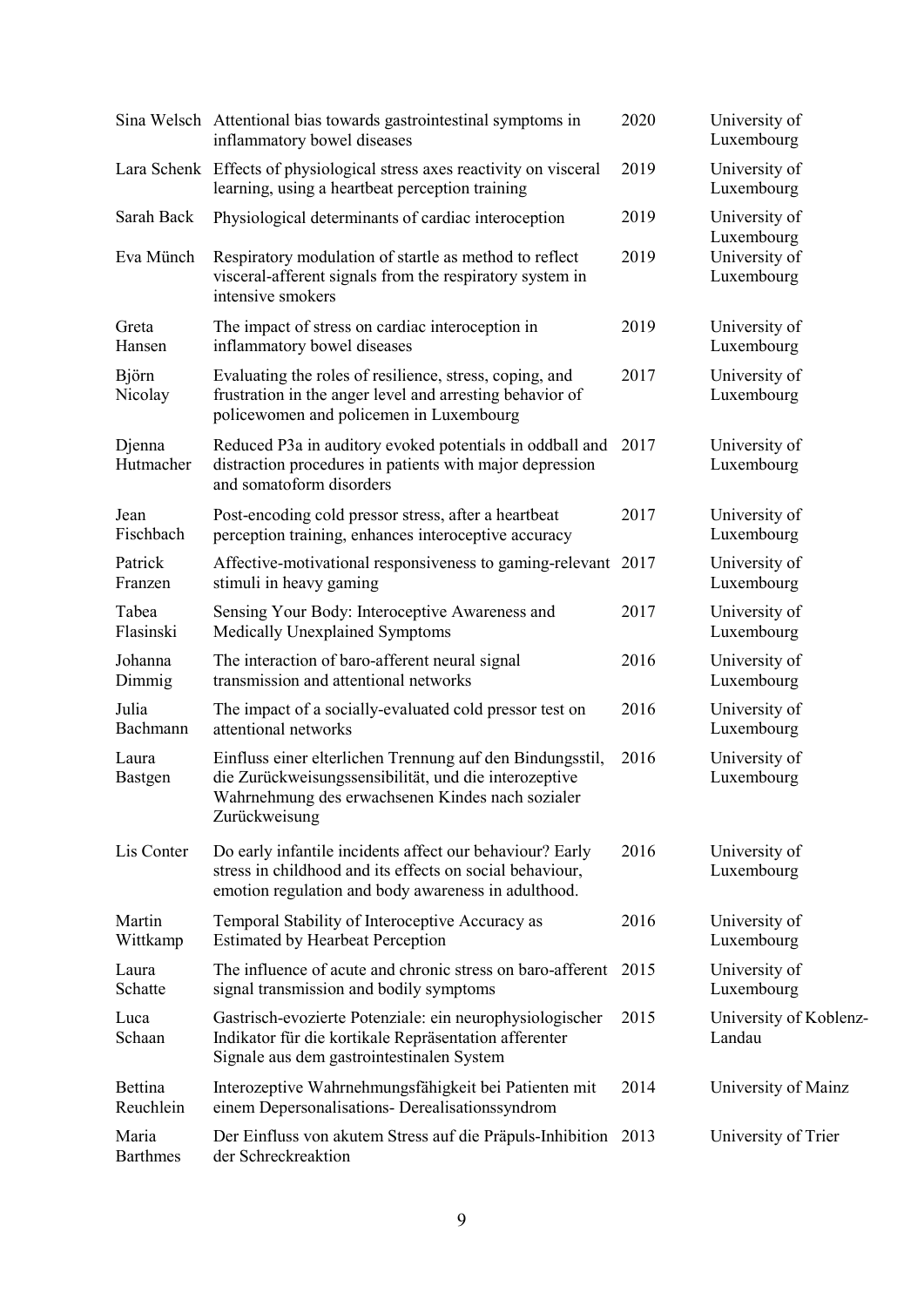| Nicol<br>Siegmund          | Die kardiale Modulation der Schreckreaktion unter<br>akutem autonomen Stress und der Zusammenhang zur<br>Symptomausprägung somatoformer Störungen | 2013 | University of Trier |
|----------------------------|---------------------------------------------------------------------------------------------------------------------------------------------------|------|---------------------|
| Alexandra<br>Gräbener      | Die Untersuchung der Baroreflexsensitivität der Herzrate<br>und der Blutdruckvariabilität als Trait- und State-<br>Komponenten                    | 2012 | University of Trier |
| Carolin Ott                | Influence of hormonal manipulation on selective attention 2012<br>in food stimuli                                                                 |      | University of Trier |
| Katharina<br>Groß          | Psychosozialer Stress und Hyperhidrose                                                                                                            | 2012 | University of Trier |
| Katharina<br>Schenk        | Effekte intranasalen Insulins auf die Intensität und<br>Wahrnehmung gastrischer Aktivität                                                         | 2011 | University of Trier |
| Nancy<br>Theuer            | Der Einfluss von Angst auf die zeitliche Stabilität der<br>Herzratenvariabilität                                                                  | 2011 | University of Trier |
| <b>Thomas</b><br>Schilling | Influence of Acoustic Startle on the Accordance Rate<br>between a Video Based Eye-Tracking System and the<br>Method of Electrooculography         | 2011 | University of Trier |
| Wiebke<br>Thelen           | Herzratenvariabilität bei komplexen Mehrfachaufgaben                                                                                              | 2011 | University of Trier |

# **Supervised Bachelor Theses**

| <b>Name</b>   | <b>Topic</b>                                                   | Year of<br>completion | <i><b>Institution</b></i> |
|---------------|----------------------------------------------------------------|-----------------------|---------------------------|
| Simon         | Stress effects on interoceptive learning and memory as a       | $2022$ /on-           | University of             |
| Schmitt       | mechanism of somatic symptom generation                        | going                 | Luxembourg                |
| Marie-        | Effects of stress on interoceptive learning and the            | 2022/on-              | University of             |
| Therese Steil | generation of somatic symptoms                                 | going                 | Luxembourg                |
| Franziska     | Interoception and stress: does post-learning stress facilitate | 2022/on-              | University of             |
| Wagner        | interoceptive learning?                                        | going                 | Luxembourg                |
| Antonia       | Der zeitliche Verlauf der Stressreaktion auf einen sozial-     | 2022/on-              | University of             |
| Sauder        | evaluativen Stressor und Verknüpfungen mit Indikatoren         | going                 | Luxembourg                |
|               | interozeptiver Signalverarbeitung                              |                       |                           |
| Eva           | In preparation                                                 | 2022/on-              | University of             |
| Nettenwilm    |                                                                | going                 | Luxembourg                |
| Madeleine Le  | Validation of a PPG-based mobile application on                | 2021                  | University of             |
|               | interoceptive learning and memory Can research go              |                       | Luxembourg                |
|               | mobile?                                                        |                       |                           |
| Viktoria      | Der Einfluss postoperativer akuter ischämischer                | 2021                  | University of             |
| Hoffmann      | Mikroläsionen auf die neuropsychologische Leistung nach        |                       | Luxembourg                |
|               | randomisiert kontrolliertem kognitiven Training bei            |                       |                           |
|               | herzchirurgischen Patienten                                    |                       |                           |
| Lea Reiter    | The potential of interoceptive training approaches for stress  | 2020                  | University of             |
|               | reduction                                                      |                       | Luxembourg                |
| Isabelle      | Anterior alpha-asymmetry in somatoform disorders               | 2019                  | University of             |
| Périard       |                                                                |                       | Luxembourg                |
| Maren Weil    | Chronic Stress and Acute Autonomic Stress Responses in         | 2018                  | University of Trier       |
|               | Somatoform Disorders                                           |                       |                           |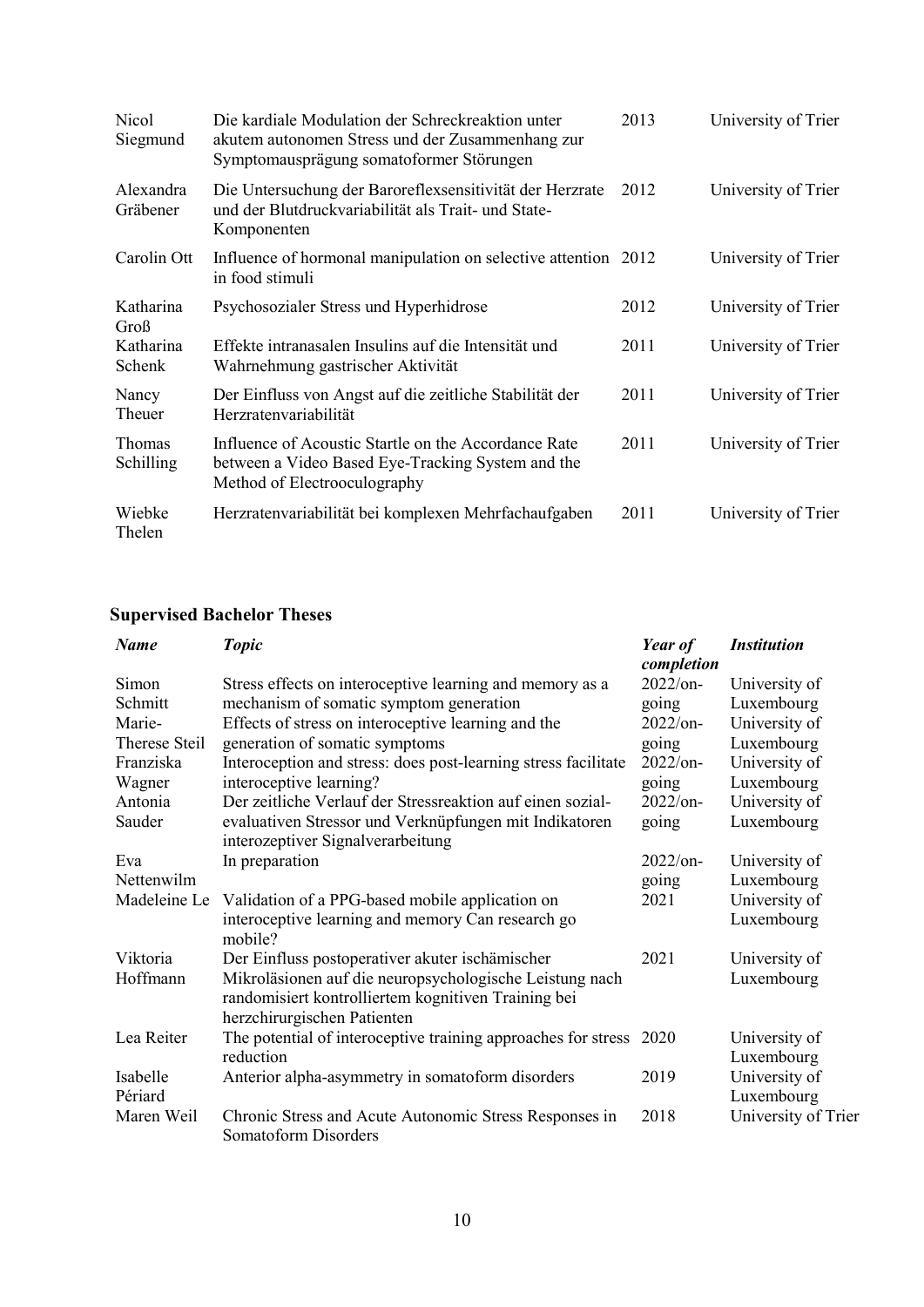| Franziska<br>Müller-<br>Rivinius | Der Einfluss frühkindlicher traumatischer Erfahrungen auf<br>die spätere Stressreaktivität, die Erinnerungsleistung und<br>die interrogative Suggestibilität des erwachsenen Kindes.                                                                 | 2017 | University of<br>Luxembourg |
|----------------------------------|------------------------------------------------------------------------------------------------------------------------------------------------------------------------------------------------------------------------------------------------------|------|-----------------------------|
| Jasmin Abou                      | Pulse transit time is associated with cardiac modulation of                                                                                                                                                                                          | 2017 | University of               |
| Elnaga                           | startle                                                                                                                                                                                                                                              |      | Luxembourg                  |
| Johanna Falk                     | Der Einfluss elterlicher Scheidung im Kindheits- und<br>Jugendalter auf Persönlichkeitsmerkmale, chronischen<br>Stress, depressive Symptomatik, interozeptive<br>Wahrnehmung und Reaktion auf Zurückweisung                                          | 2017 | University of<br>Luxembourg |
| Martine<br>Steffen               | Der Einfluss einer elterlichen Trennung auf die<br>Herzratenvariabilität und das Bedürfnis nach Zugehörigkeit<br>im Erwachsenenalter                                                                                                                 | 2017 | University of<br>Luxembourg |
| Sarah Back                       | Der Einfluss frühkindlicher Trennungserfahrungen auf die<br>Zurückweisungssensitivität, das affektive Erleben und die<br>kortikale Repräsentation viszeral-afferenter<br>Informationsverarbeitung nach sozialer Zurückweisung im<br>Erwachsenenalter | 2017 | University of<br>Luxembourg |
| Eva Münch                        | Respiratory modulation of startle: effects on eye blink and<br>subjective intensity                                                                                                                                                                  | 2016 | University of<br>Luxembourg |
| Miriam-                          | The Effect of Early Childhood Stress and Social Rejection                                                                                                                                                                                            | 2016 | University of               |
| Linnea Hale                      | on Adult Social Affilliation Behavior                                                                                                                                                                                                                |      | Luxembourg                  |
| Alina                            | Die Rolle von akutem Stress und Kortisol in der                                                                                                                                                                                                      | 2015 | University of               |
| Mertgen                          | Modulation der Schreckreaktion: Eine interozeptive Studie                                                                                                                                                                                            |      | Luxembourg                  |
| Katharina                        | Attenuation of startle response while interoceptive                                                                                                                                                                                                  | 2015 | University of               |
| Sorgen                           | attention direction                                                                                                                                                                                                                                  |      | Luxembourg                  |
| Patrick                          | Effects of affective-motivational states and baro-afferent                                                                                                                                                                                           | 2015 | University of               |
| Franzen                          | signal transmission on the startle eye-blink response                                                                                                                                                                                                |      | Luxembourg                  |
| Stina                            | Heart rate variability of methadone- and diacetylmorphine                                                                                                                                                                                            | 2015 | University of               |
| Pascolini                        | (heroin)- maintained opioid addicts                                                                                                                                                                                                                  |      | Luxembourg                  |
| Eva Tierwald                     | Die Rolle zentraler $\alpha_2$ -adrenerger Rezeptoren bei<br>psychischen Störungen                                                                                                                                                                   | 2013 | University of Trier         |
| Irma Borovac                     | Der Einfluss von Glukokortikoiden auf die neuronale<br>Signalübermittlung im kardiovaskulären System                                                                                                                                                 | 2013 | University of Trier         |
| Laura Schatte                    | Die Rolle von alpha2-adrenergen Rezeptoren in der<br>Übermittlung von viszeral-afferenten neuronalen Signalen                                                                                                                                        | 2013 | University of Trier         |
| Anna                             | Pupillenreaktion als Indikator autonomer Aktivierung im                                                                                                                                                                                              | 2013 | University of               |
| Thömmes                          | Rahmen eines Schreckreaktionsparadigmas                                                                                                                                                                                                              |      | Luxembourg                  |
| Anne-Sophie                      | Einfluss von afferenten Signalen der Harnblase auf zentrale 2013                                                                                                                                                                                     |      | University of               |
| Pelzl                            | Verarbeitungsprozesse                                                                                                                                                                                                                                |      | Luxembourg                  |
| Johanna                          | Klassische Konditionierung interozeptiver Signale durch                                                                                                                                                                                              | 2013 | University of               |
| Marder                           | exterozeptive Stimuli                                                                                                                                                                                                                                |      | Luxembourg                  |
| Milena                           | Einfluss von Stress auf die elektrogastrographische                                                                                                                                                                                                  | 2013 | University of               |
| Massonne                         | Aktivität                                                                                                                                                                                                                                            |      | Luxembourg                  |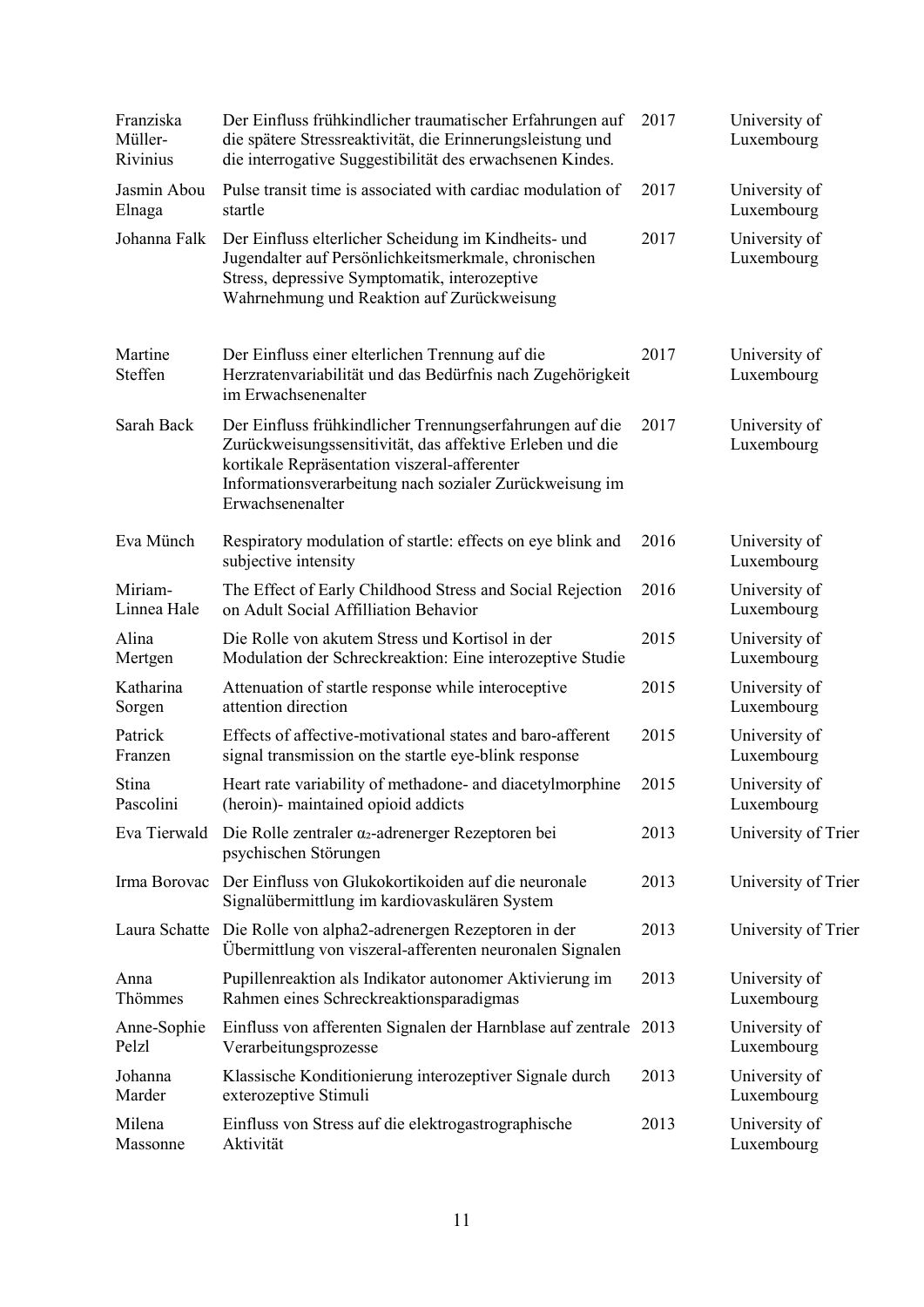| Phillip<br>Röhrig | Reaktionszeiten auf Stimuli im Kontext von<br>Schreckreizpräsentationen | 2012 | University of Trier |
|-------------------|-------------------------------------------------------------------------|------|---------------------|
| Svenja Treu       | Einfluss von Stress und Kortisol auf die selektive<br>Aufmerksamkeit    | 2012 | University of Trier |

# **Current Teaching Activities – University of Luxembourg**

*PhD Studies/Doctoral School*

| Since 2017 | Research Colloquium "Interoception, Stress and Physical Symptoms" |  |
|------------|-------------------------------------------------------------------|--|
|            | Scientific Writing for Psychophysiologists                        |  |
|            | Bachelor in Psychology (academic)/BAP                             |  |
| Since 2012 | Psychophysiology A: Concepts and Methods (5 <sup>th</sup> Sem.)   |  |
|            | Psychophysiology B: Applications $(6th$ Sem.)                     |  |
|            | Master in Psychological Intervention/MPI                          |  |
| Since 2014 | Health Psychology A: Theories and Models (1 <sup>st</sup> Sem.)   |  |
|            | Health Psychology B: Methods and Assessment $(2nd$ Sem.)          |  |
|            |                                                                   |  |

## **Current Teaching Activities – University of Trier**

Since 2016 Psychophysiology and Health/Graduate studies

## **Past Teaching Activities – University of Trier**

| 2012-2016 | "Psychophysiologische Methoden" (2 h/w, Psychobiology)                                            |
|-----------|---------------------------------------------------------------------------------------------------|
| 2011-2012 | "Peer Review Publishing" (2 h/w, International Graduate Center)                                   |
| 2011-2012 | "Psychophysiologische Labortechniken" (2 h/w, Psychology)                                         |
| 2011-2012 | "Peripherphysiologische Forschungsmethoden für Forschung und Klinik" (2<br>$h/w$ , Psychobiology) |
| 2010-2011 | "Klinische Psychologie: Körperwahrnehmung und Psychosomatische<br>Störungen" (2 h/w, Psychology)  |
| 2010-2011 | "Psychophysiologische Methoden für Forschung und Klinik" (1 h/w,<br>Psychobiology)                |
| 2010      | "Periphere und Klinische Psychophysiologie" (1 h/w, Psychobiology)                                |
| 2009-2010 | "Kardiovaskuläre Psychophysiologie" (1 h/w, Psychobiology)                                        |
| 2009-2011 | "Psychophysiologische Versuchsplanung mit E-Prime" (2 h/w,<br>Psychobiology)                      |
| 2009-2010 | "Forschungsmethodik und Evaluation: Psychophysiologische Methoden" (2<br>$h/w$ , Psychology)      |
| 2009-2012 | "Einführung in die Versuchssteuerungssoftware E-Prime" (2 h/w,<br>International Graduate Center)  |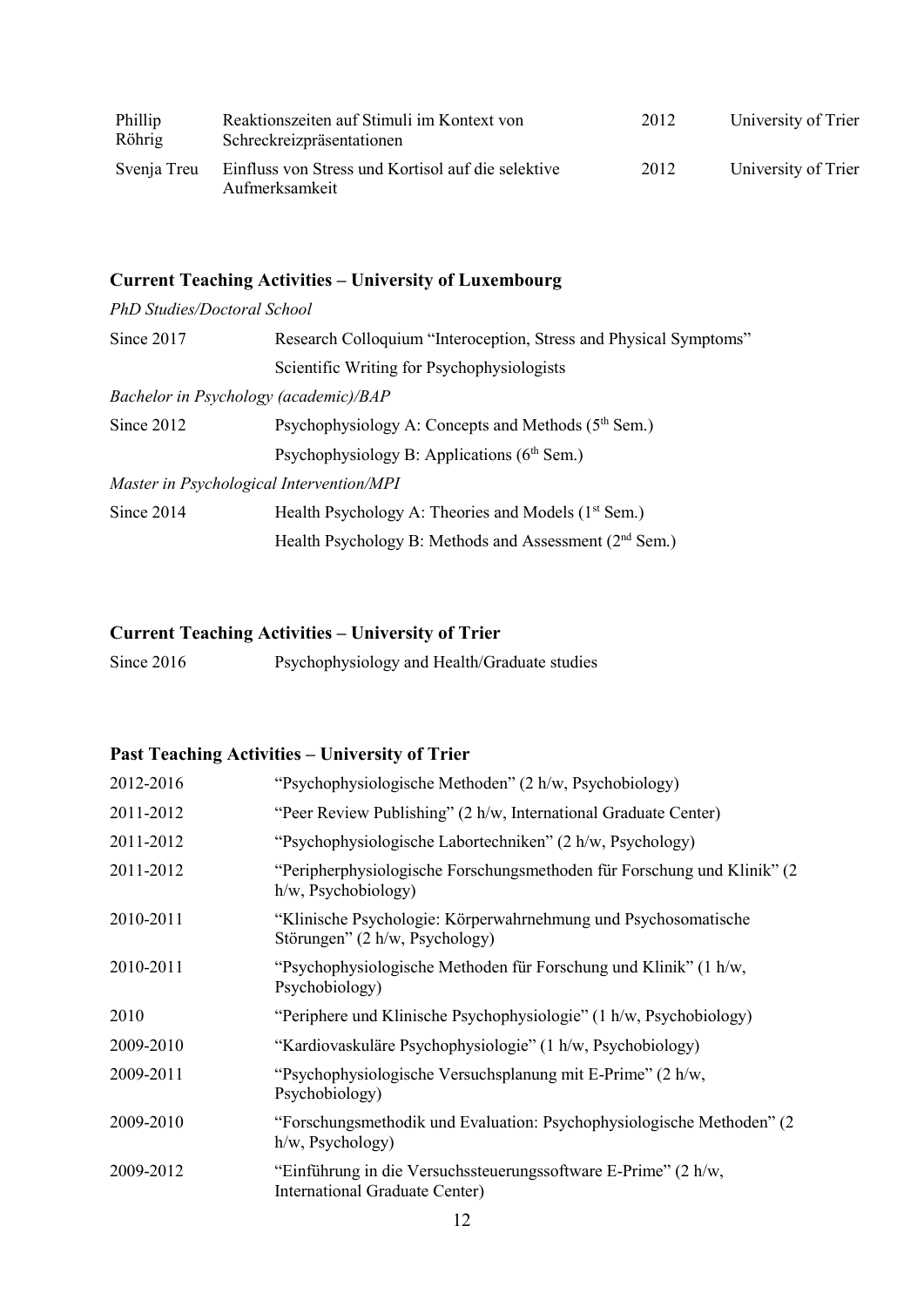| 2008-2009 | "Forschungsorientierte Vertiefung: Persönlichkeitsforschung" (2 h/w,<br>Psychology)                 |
|-----------|-----------------------------------------------------------------------------------------------------|
| 2006-2008 | "Forschungsorientierte Vertiefung: Gesundheitspsychologie und<br>Psychosomatik" (2 h/w, Psychology) |
| 2006-2009 | "Methodisch-technisches Kolloquium Klinische Physiologie" (1 h/w,<br>Psychobiology)                 |
| 2015-2016 | "SPSS-Kurs für PsychologInnen" (2 h/w, Psychology)                                                  |

## **Other**

2010 Head of organizational committee "IRTG Summer Symposium of Stress", Trier, 09/07-10/07/2010.

Valle

Esch-sur-Alzette Mar 31, 2022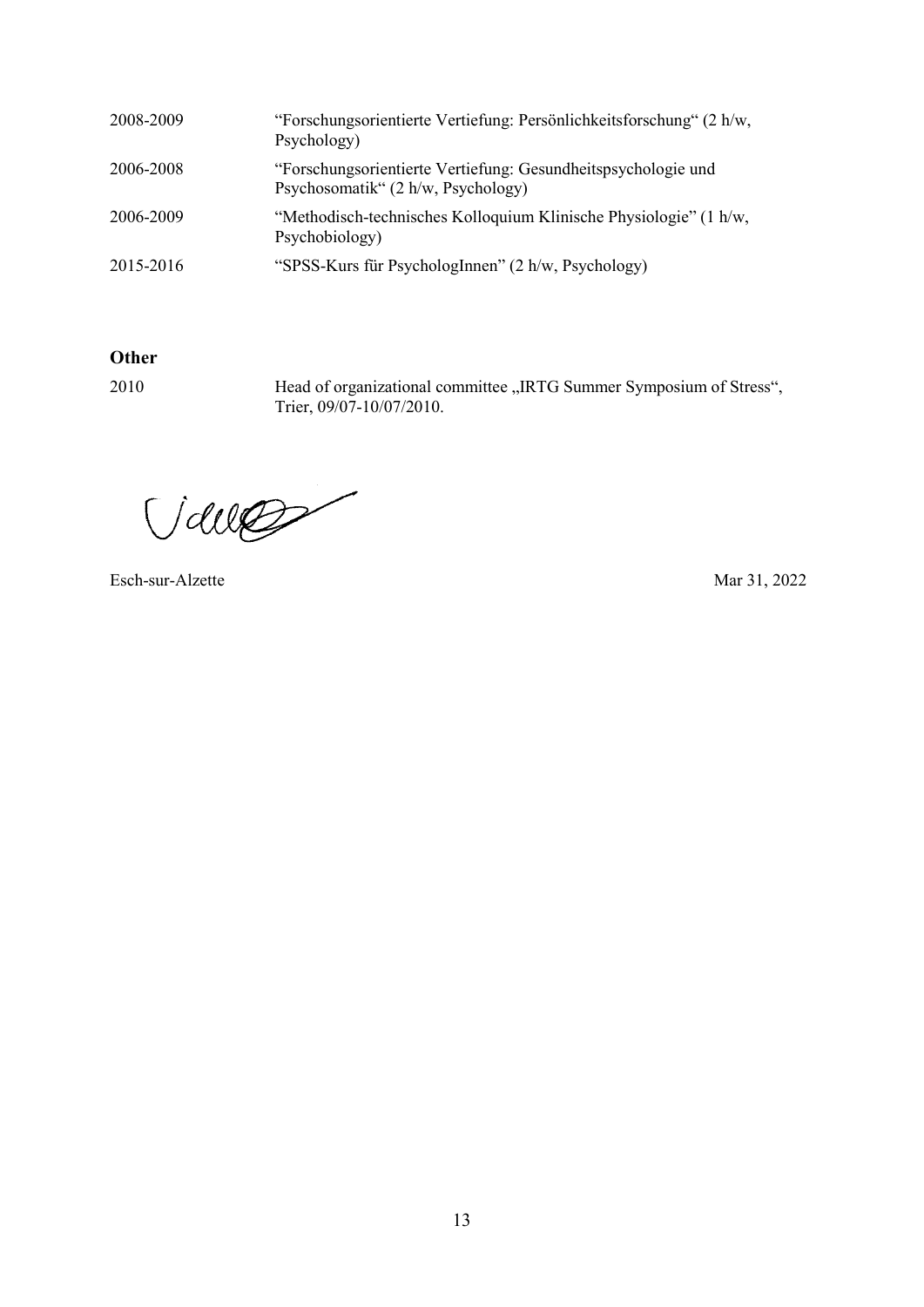## **André Schulz – Publication List**

### **Overall publication metrics: 2635 citations,** *h***-index: 27 (Google Scholar)**

#### **Articles in International, Peer-Reviewed Journals**

- 1. Garfinkel, S. N., **Schulz, A.** & Tsakiris, N. (accepted). Addressing the need for new interoceptive methods. *Biological Psychology*
- 2. Decarli, A., **Schulz, A.,** Pierrehumbert, B. & Vögele, C. (accepted). Mothers' and fathers' reflective functioning and its association with parenting behaviors and cortisol reactivity during a conflict interaction with their adolescent children. *Emotion*
- 3. **Schulz, A.**, Deuter, C., Breden, I. H., Vögele, C., Wingenfeld, K., Otte, C. & Kühl, L. K. (in press). Sympathetic activation induced by the central alpha2-adrenal antagonist Yohimbine decreases interoceptive accuracy in healthy individuals with early life adversity. *Development and Psychopathology*.
- 4. Decarli, A., Pierrehumbert, B., **Schulz, A.**, Schaan, V. & Vögele, C. (2022). Disorganized attachment in adolescence: Emotional and physiological dysregulation during the Friends and Family Interview and a conflict interaction. *Development and Psychopathology,* 34(1), 431-445.
- 5. Schmitz, M., Müller, L. E., Seitz, K. I., **Schulz, A.,** Steinmann, S., Herpertz, S. C. & Bertsch, K. (2021). *European Journal of Psychotraumatology*, 12(1), 1987686.
- 6. **Schulz, A.**, Back, S. N., Schaan, V. K., Bertsch, K. & Vögele, C. (2021). On the construct validity of interoceptive accuracy based on heartbeat counting: cardiovascular determinants of absolute and tilt-induced change scores. *Biological Psychology*, 164, 108168.
- 7. Opdensteinen, K., Schaan, L., Pohl, A., **Schulz, A.,** Domes, G. & Hechler, T. (2021). Interoception in preschoolers: New insights into its assessment and relations to emotion regulation and stress. *Biological Psychology*, 165, 108166.
- 8. **Schulz, A.**, Schultchen, D. & Vögele, C. (2020). Interoception, stress and physical symptoms in stress-associated diseases. *European Journal of Health Psychology,* 27, 132-153-
- 9. Kamp, S.-M., **Schulz, A.**, Forester, G. & Domes, G. (2021). Older adults show a higher heartbeat-evoked potential than young adults and a negative association with everyday metacognition. *Brain Research,* 1752, 147238.
- 10. **Schulz, A.**, Vögele, C., Bertsch, K., Bernard, S., Münch, E. E., Hansen, G., Naumann, E. & Schächinger, H. (2020). Cardiac cycle phases affect auditory-evoked potentials, startle eye blink and pre-motor reaction times in response to acoustic startle stimuli. *International Journal of Psychophysiology*, 157(1), 70-81.
- 11. **Schulz, A.**, Rost, S., Flasinski, T., Dierolf, A. M., Lutz, A. P. C., Münch, E. E., Mertens, V. C., Witthöft, M. & Vögele, C. (2020). Distinctive body perception mechanisms in high versus low symptom reporters: a neurophysiological model for medically-unexplained symptoms. *Journal of Psychosomatic Research*, 137(1), 110223.
- 12. Flasinski, F., Dierolf, A. M., Rost, S., Lutz, A., Voderholzer, U., Koch, S., Bach, M., Asenstorfer, C., Münch, E. E., Mertens, V. C., Vögele, C. & **Schulz, A.** (2020). Altered interoceptive awareness in high habitual symptom reporters and patients with somatoform disorders. *Frontiers in Psychology*, 11(1), 1859.
- 13. Hoffmann, J. M., Finke, J. B., Schächinger, H., **Schulz, A.**, Vögele, C. & Spaderna, H. (2020). Modulation of startle and heart rate responses by fear of physical activity in patients with heart failure and in healthy adults. *Physiology & Behavior*, 225(1), 113044.
- 14. Schenk, L., Fischbach, J., T. M., Müller, R., Vögele, C., Witthöft, M., Van Diest, I. & **Schulz, A.** (2020). High blood pressure responders show largest increase in heartbeat perception accuracy after post-learning stress following a cardiac interoceptive learning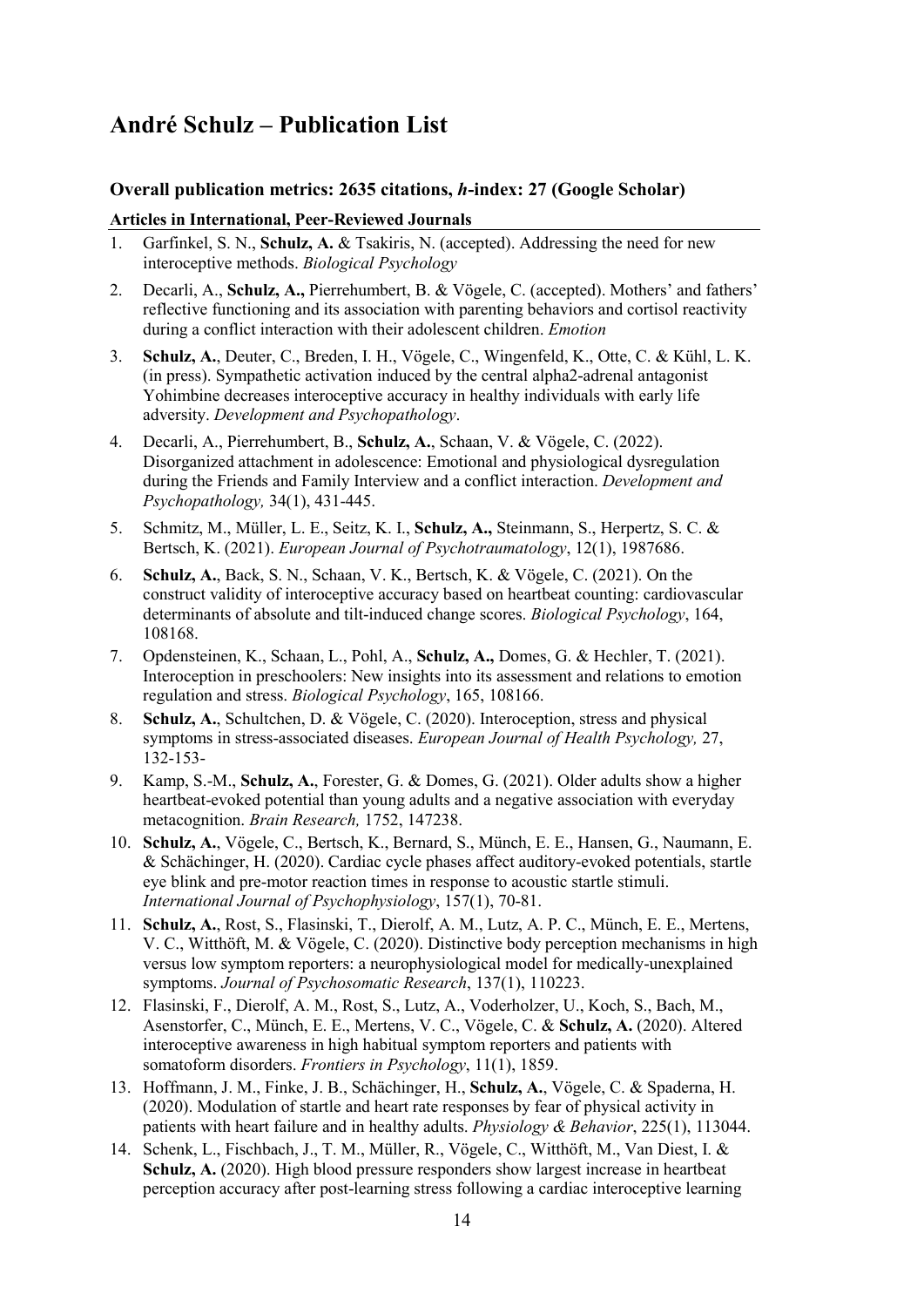task. *Biological Psychology*, 154(1), 107919.

- 15. van Dyck, Z., **Schulz, A.**, Blechert, J., Herbert, B. M., Lutz, A. P. & Vögele, C. (2021). Gastric interoception and gastric myoelectrical activity in bulimia nervosa and binge eating disorder. *International Journal of Eating Disorders,* 54(7), 1106-1115.
- 16. Asbrand, J., **Schulz, A.**, Heinrichs, N., Tuschen-Caffier, B. (2020). Biased perception of physiological arousal in child social anxiety disorder before and after cognitive behavioral treatment. *Clinical Psychology in Europe*, 2(2), 2691.
- 17. Ainley, V., Tsakiris, M., Pollatos, O, **Schulz, A.** & Herbert, B. H. (2020). Comment on "Zamariola et al., (2018), Interoceptive Accuracy Scores are Problematic: Evidence from Simple Bivariate Correlations"—The Empirical Data Base, the Conceptual Reasoning and the Analysis behind this Statement are Misconceived and do not Support the Authors' Conclusions. *Biological Psychology*, 152, 107870.
- 18. Olafsdottir, G., Cloke, P., **Schulz, A.**, van Dyck, Z., Eysteinsson, T., Thorleifsdottir, B. & Vögele, C. (2020). Health benefits of walking in nature: a randomized controlled study under conditions of real-life stress. *Environment & Behavior*, 52(3), 248-274.
- 19. **Schulz, A.**, Richter, S., Ferreira de Sá, D. S., Vögele, C. & Schächinger, H. (2020). Cortisol rapidly increases baroreflex sensitivity of heart rate control, but does not affect cardiac modulation of startle. *Physiology & Behavior*, 215(1), 112792.
- 20. Schaan, V. K., **Schulz, A.**, Bernstein, M., Schächinger, H. & Vögele, C. (2020). Effects of rejection intensity and rejection sensitivity on social approach behavior in women. *PLoS One*, 15(1), e0227799.
- 21. Schmitz, M., Müller, L. E., **Schulz, A.**, Kleindienst, N., Herpertz, S. C. & Bertsch, K. (2020). Heart and brain: cortical representation of cardiac signals is disturbed in borderline personality disorder, but unaffected by oxytocin administration. *Journal of Affective Disorders*, 264, 24-28.
- 22. Schaan, V. K., **Schulz, A.**, Rubel J. A., Bernstein, M. J., Domes, G., Schächinger, H. & Vögele, C. (2019). Childhood trauma affects stress-related interoceptive accuracy. *Frontiers in Psychiatry*, 10(1), 750.
- 23. **Schulz, A.**, Schilling, T. M., Vögele, C. & Schächinger, H. (2019). Visceral-afferent signals from the cardiovascular system, but not urinary urge, affect startle eye blink. *Physiology & Behavior*, 199, 165-172.
- 24. Lutz, A. P. C., **Schulz, A.**, Voderholzer, U., Koch, S., van Dyck, Z. & Vögele, C. (2019). Enhanced cortical processing of cardio-afferent signals in anorexia nervosa. *Clin Neurophysiol*, 130, 1620-1627.
- 25. Münch, E. E., Vögele, C., Van Diest, I. & **Schulz, A.** (2019). Respiratory modulation of intensity ratings and psychomotor response times to acoustic startle stimuli. *Neurosci Lett*, 711(1), 134388.
- 26. Schaan, V. K., **Schulz, A.**, Schächinger, H. & Vögele, C. (2019). Parental divorce is associated with an increased risk to develop mental disorders in women. *J Affect Disord*, 257, 91-99.
- 27. Schaan, L., **Schulz, A.**, Nuraydin, S., Bengert, C., Hilger, A., Rach, H. & Hechler, T. 2019). Interoceptive accuracy, emotion recognition, and emotion regulation in preschool children. *International Journal of Psychophysiology*, 138, 47-56.
- 28. **Schulz, A.**, Stammet, P., Dierolf, A. M, Vögele, C., Beyenburg, S., Werer, C. & Devaux, Y. (2018). Late heartbeat-evoked potentials are associated with survival after cardiac arrest. *Resuscitation*, 126, 7-13.
- 29. Wittkamp, M.F., Bertsch, K., Vögele, C. & **Schulz, A.** (2018). A latent state-trait analysis of interoceptive accuracy. *Psychophysiology*, 55(6), e13055.
- 30. **Schulz, A.**, van Dyck, Z., Lutz, A., Rost, S. & Vögele, C. (2017). Gastric modulation of startle eye blink. *Biological Psychology*, 127, 25-33.
- 31. Rost, S., van Ryckeghem, D., **Schulz, A.**, Crombez, G., & Vögele, C. (2017). Generalized hypervigilance in fibromyalgia: normal interoceptive accuracy, but reduced self-regulatory capacity. *Journal of Psychosomatic Research, 93*(2), 48-54.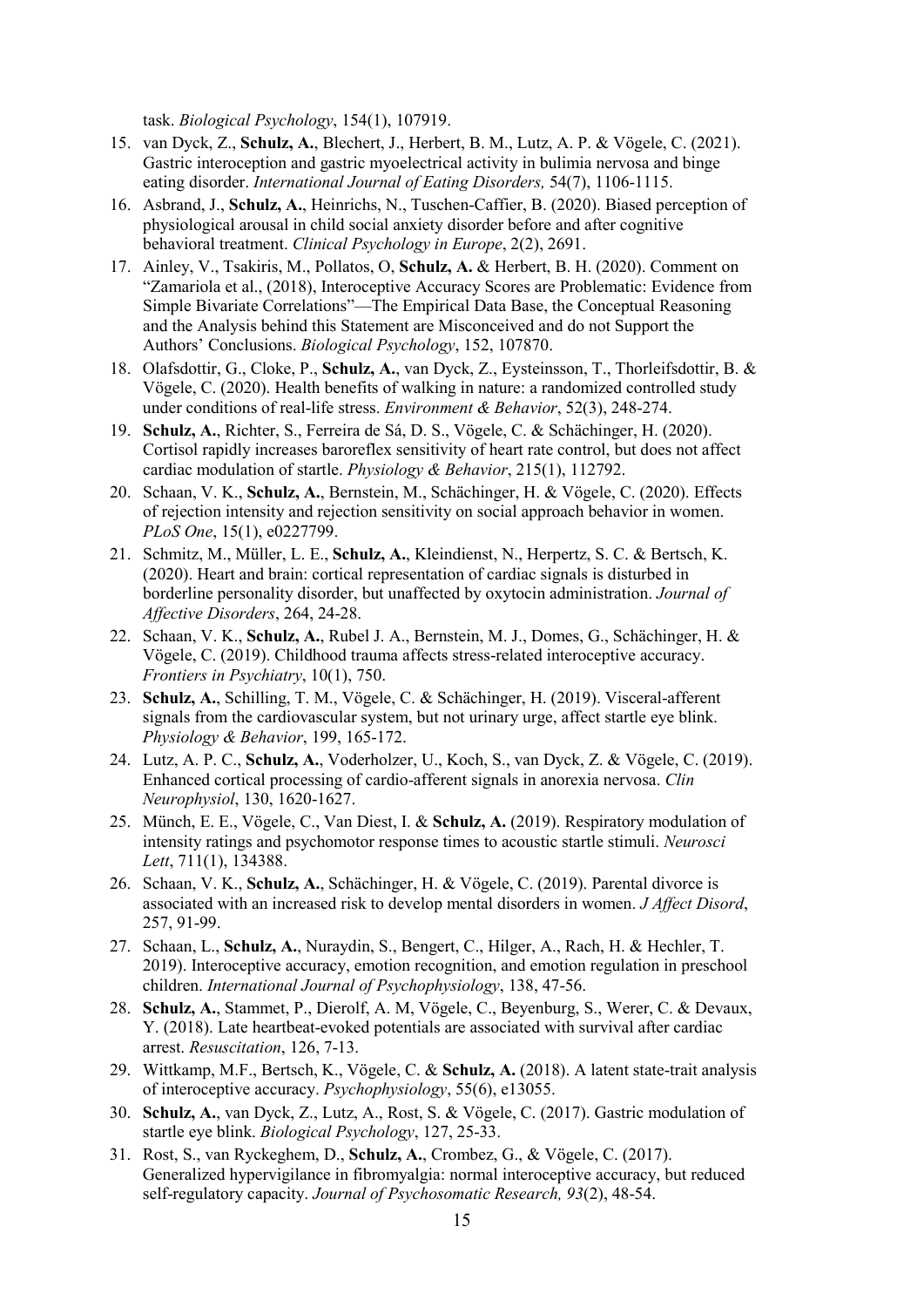- 32. **Schulz, A.**, Schilling, T. M., Vögele, C., Larra, M. F., & Schächinger, H. (2016). Respiratory modulation of startle eye blink: a new approach to assess afferent signals from the respiratory system. *Philosophical Transactions B: Biological Sciences, 371*(1708).
- 33. Forkmann, T., Scherer, A., Meessen, J., Michal, M., Schächinger, H., Vögele, C., & **Schulz, A.** (2016). Making sense of what you sense: Disentangling interoceptive awareness, sensibility and accuracy. *International Journal of Psychophysiology, 109*(1), 71-80.
- 34. **Schulz, A.**, Matthey, J. H., Vögele, C., Schaan, V., Schächinger, H., Adler, J., Beutel, M., & Michal, M. (2016). Cardiac modulation of startle is altered in depersonalization- /derealization disorder: evidence for impaired brainstem representation of baro-afferent neural traffic. *Psychiatry Research, 240*(1), 4-10.
- 35. Van Dyck, Z., Vögele, C., Blechert, J., Lutz, A., **Schulz, A.**, & Herbert, B. M. (2016). The Water Load Test As a Measure of Gastric Interoception: Development of a Two-Stage Protocol and Application to a Healthy Female Population. *PLoS ONE, 11*(9), 0163574.
- 36. Vögele, C., & **Schulz, A.** (2016). Verhaltensmedizinische Modelle bei körperlicher Erkrankung. *Psychotherapie im Dialog, 17*(1), 30-33.
- 37. Li-Tempel, T., Larra, M. F., Winnikes, U., Tempel, T., de Rijk, R. H., **Schulz, A.**, Schächinger, H., Meyer, J., & Schote, A. B. (2016). Polymorphisms of genes related to the hypothalamic-pituitary-adrenal axis influence the cortisol awakening response as well as self-perceived stress. *Biological Psychology, 119*(1), 112-121.
- 38. Scheuren, R., Duschek, S., **Schulz, A.**, Sütterlin, S., & Anton, F. (2016). Blood pressure and the perception of illusive pain. *Psychophysiology, 53*(8), 1282-1291.
- 39. Müller, L. E., **Schulz, A.**, Andermann, M., Gäbel, A., Gescher, D. M., Spohn, A., Herpertz, S. C., & Bertsch, K. (2015). Cortical representation of afferent bodily signals in borderline personality disorder: neural correlates and raltionship to emotional dysregulation. *JAMA Psychiatry, 72*(11), 1077-1086.
- 40. **Schulz, A.**, & Vögele, C. (2015). Interoception and Stress. *Frontiers in Psychology, 6*(1), 993.
- 41. **Schulz, A.**, Ferreira de Sá, D. S., Dierolf, A., Lutz, A., Van Dyck, Z., Vögele, C., & Schächinger, H. (2015). Short-term food deprivation increases amplitudes of heartbeatevoked potentials. *Psychophysiology, 52*(5), 695-703.
- 42. **Schulz, A.**, Köster, S., Beutel, M. E., Schächinger, H., Vögele, C., Rost, S., Rauh, M., & Michal, M. (2015). Altered patterns of heartbeat-evoked potentials in depersonalization/derealization disorder: neurophysiological evidence for impaired cortical representation of bodily signals. *Psychosomatic Medicine, 77*(5), 506-516.
- 43. Kuehl, L. K., Deuter, C. E., Richter, S., Schulz, A., Rüddel, H., & Schächinger, H. (2015). Two separable mechanisms are responsible for mental stress effects on high frequency heart rate variability: an intra-individual approach in a healthy and a diabetic sample. *International Journal of Psychophysiology, 95*(3), 299-303.
- 44. Ferreira de Sá, D. S., **Schulz, A.**, Streit, F., Turner, J. D., Oitzl, M. S., Blumenthal, T. D., Schächinger, H. (2014). Cortisol, but not intranasal insulin, affects the central processing of visual food cues. *Psychoneuroendocrinology,* 50, 311-320.
- 45. Michal, M., Reuchlein, B., Adler, J., Reiner, I., Beutel, M., Vögele, C., Schächinger, H., & **Schulz, A.** (2014). Striking discrepancy of anomalous body experiences with normal interoceptive accuracy in depersonalization-derealization disorder. *PLoS ONE, 9*(2), 89823.
- 46. Gross, K. M., Schote, A. B., Schneider, K. K., **Schulz, A.**, & Meyer, J. (2014). Elevated social stress levels and depressive symptoms in primary hyperhidrosis. *PLoS ONE*, 9(3), 92412.
- 47. Peifer, C., **Schulz, A.**, Schächinger, H., Baumann, N., & Antoni, C. H. (2014). The Relation of Flow-Experience and Physiological Arousal Under Stress – Can U Shape It?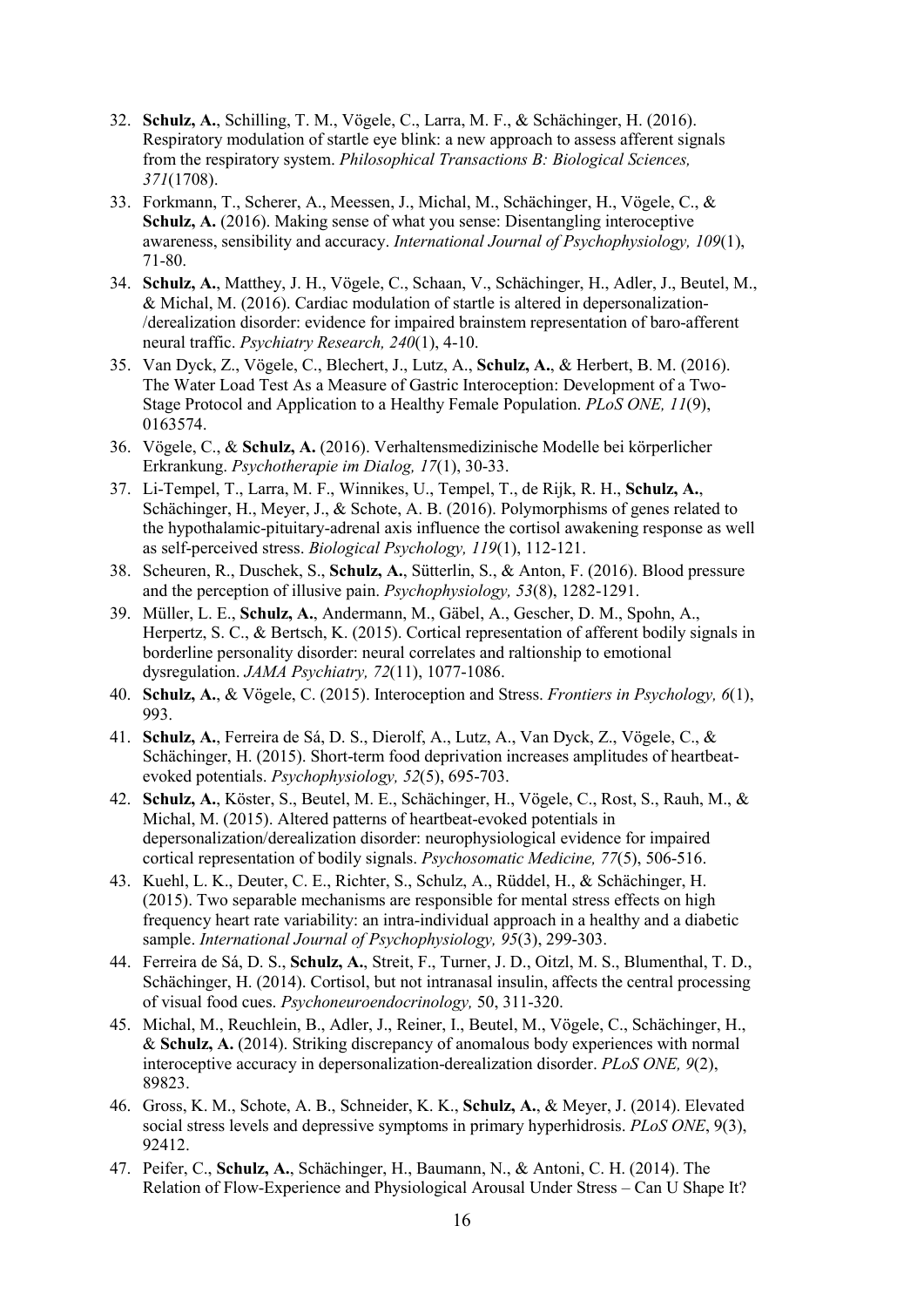*Journal of Experimental Social Psychology, 53*(C), 62-69.

- 48. Ferreira de Sá, D. S, Plein, D, **Schulz, A**, Oitzl, M. S, Blumenthal, T. D, & Schächinger, H. (2014). Acoustic startle reactivity while processing reward related food cues during food deprivation: evidence from women in different menstrual cycle phases and men. *Psychophysiology, 51*(2), 159-167.
- 49. Larra, M. F, **Schulz, A**, Schilling, T. M, Ferreira de Sá, D. S, Best, D, Kozik, B, & Schächinger, H. (2014). Heart rate response to post-learning stress predicts memory consolidation. *Neurobiology of Learning & Memory, 109*, 74-81.
- 50. **Schulz, A**, Lass-Hennemann, J, Sütterlin, S, Schächinger, H, & Vögele, C. (2013). Cold pressor stress induces opposite effects on cardioceptive accuracy dependent on assessment paradigm. *Biological Psychology, 93*(1), 167-174.
- 51. **Schulz, A**, Strelzyk, F, Ferreira de Sá, D. S, Naumann, E, Vögele, C, & Schächinger, H. (2013). Cortisol rapidly affects amplitudes of heartbeat-evoked brain potentials - Implications for the contribution of stress to an altered perception of physical sensations? *Psychoneuroendocrinology, 38*(11), 2691-2698.
- 52. Bertsch, K, Hagemann, D, Naumann, E, Schachinger, H, & **Schulz, A.** (2012). Stability of Heart Rate Variability Indices Reflecting Parasympathetic Activity. *Psychophysiology, 49*(5), 672-682.
- 53. Deuter, C. E, Kuehl, L. K, Blumenthal, T. D, **Schulz, A**, Oitzl, M. S, & Schachinger, H. (2012). Effects of cold pressor stress on the human startle response. *PLoS ONE, 7*(11), 49866-49866.
- 54. Lass-Hennemann, J, Deuter, C. E, Kuehl, L. K, **Schulz, A**, Blumenthal, T. D, & Schachinger, H. (2011). Effect of facial self-resemblance on the startle response and subjective ratings of erotic stimuli in heterosexual men. *Archives of Sexual Behavior, 40*(5), 1007-1014.
- 55. **Schulz, A**, Plein, D. E, Richter, S, Blumenthal, T. D, & Schachinger, H. (2011). Cold pressor stress affects cardiac attenuation of startle. *International Journal of Psychophysiology, 79*(3), 385-391.
- 56. Lass-Hennemann, J, Kuehl, L. K, **Schulz, A**, Oitzl, M. S, & Schachinger, H. (2011). Stress strengthens memory of first impressions of others' positive personality traits. *PLoS ONE, 6*(1), 16389-16389.
- 57. Richter, S, **Schulz, A**, Zech, C. M, Oitzl, M. S, Daskalakis, N. P, Blumenthal, T. D, & Schachinger, H. (2011). Cortisol rapidly disrupts prepulse inhibition in healthy men. *Psychoneuroendocrinology, 36*(1), 109-114.
- 58. Romer, S, **Schulz, A**, Richter, S, Lass-Hennemann, J, & Schachinger, H. (2011). Oral cortisol impairs implicit sequence learning. *Psychopharmacology, 215*(1), 33-40.
- 59. Walter, M, Degen, B, Treugut, C, Albrich, J, Oppel, M, **Schulz, A**, Schachinger, H, Dursteler-MacFarland, K. M, & Wiesbeck, G. A. (2011). Affective reactivity in heroindependent patients with antisocial personality disorder. *Psychiatry Research, 187*(1-2), 210-213.
- 60. Walter, M, Wiesbeck, G. A, Degen, B, Albrich, J, Oppel, M, **Schulz, A**, Schachinger, H, & Dursteler-MacFarland, K. M. (2011). Heroin reduces startle and cortisol response in opioid-maintained heroin-dependent patients. *Addiction Biology, 16*(1), 145-151.
- 61. Lass-Hennemann, J, Deuter, C. E, Kuehl, L. K, **Schulz, A**, Blumenthal, T. D, & Schachinger, H. (2010). Effects of stress on human mating preferences: stressed individuals prefer dissimilar mates. *Proceedings of the Royal Society B : Biological Sciences, 277*(1691), 2175-2183.
- 62. **Schulz, A**, Lass-Hennemann, J, Nees, F, Blumenthal, T. D, Berger, W, & Schachinger, H. (2009). Cardiac modulation of startle eye blink. *Psychophysiology, 46*(2), 234-240.
- 63. **Schulz, A**, Lass-Hennemann, J, Richter, S, Romer, S, Blumenthal, T. D, & Schachinger, H. (2009). Lateralization effects on the cardiac modulation of acoustic startle eye blink. *Biological Psychology, 80*(3), 287-291.
- 64. **Schulz, A**, Reichert, C. F, Richter, S, Lass-Hennemann, J, Blumenthal, T. D, &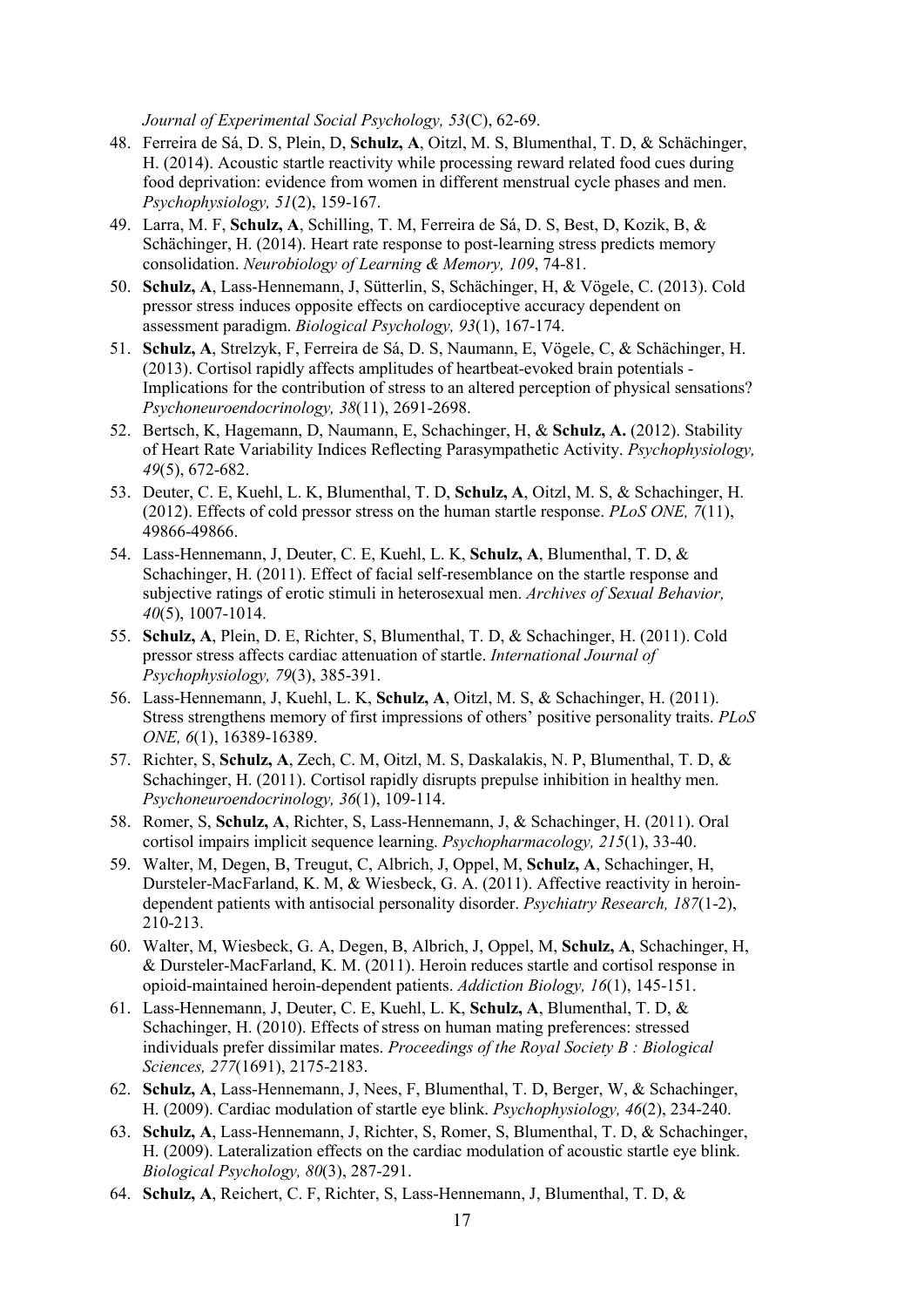Schachinger, H. (2009). Cardiac modulation of startle: effects on eye blink and higher cognitive processing. *Brain & Cognition, 71*(3), 265-271.

- 65. Lass-Hennemann, J, **Schulz, A**, Nees, F, Blumenthal, T. D, & Schachinger, H. (2009). Direct gaze of photographs of female nudes influences startle in men. *International Journal of Psychophysiology, 72*(2), 111-114.
- 66. Nees, F, Hahn, M, **Schulz, A**, Blumenthal, T. D, & Schachinger, H. (2009). Aversive associative conditioning of prepulses in a startle inhibition paradigm. *Psychophysiology, 46*(3), 481-486.
- 67. Richter, S, **Schulz, A**, Port, J, Blumenthal, T. D, & Schachinger, H. (2009). Cardiopulmonary baroreceptors affect reflexive startle eye blink. *Physiology, 98*(5), 587- 593.
- 68. Savaskan, E, Ehrhardt, R, **Schulz, A**, Walter, M, & Schachinger, H. (2008). Post-learning intranasal oxytocin modulates human memory for facial identity. *Psychoneuroendocrinology, 33*(3), 368-374.
- 69. Savaskan, E, Muller, S. E, Bohringer, A, **Schulz, A**, & Schachinger, H. (2008). Antidepressive therapy with escitalopram improves mood, cognitive symptoms, and identity memory for angry faces in elderly depressed patients. *International Journal of Neuropsychopharmacology, 11*(3), 381-388.

#### **Books and Book Chapters**

- **1. Schulz, A.** & Tsakiris, M. (accepted). Interoception and the mentalization of bodily states. In: A. Alsmith & M. Longo (Eds.). Handbook of Bodily Awareness. London: Routledge.
- 2. **Schulz, A.** & Vögele, C. (2021). Interoceptive Approaches to Embodiment Research. In M. Robinson & L. Thomas (Eds.), Embodied Psychology: Thinking, Feeling, and Acting. New York: Springer, pp. 65-100.
- 3. **Schulz, A.** (2015). Interoception. In J. D. Wright (Ed.), *International Encyclopedia of the Social and Behavioral Sciences* (2nd revised ed, pp. 614-620). Amsterdam: Elsevier.
- 4. Gollwitzer, M., Pfetsch, J., Schneider, V., **Schulz, A.**, Steffke, T., & Ulrich, C. (Eds.). (2007). *Gewaltprävention bei Kindern und Jugendlichen. Aktuelle Erkenntnisse aus Forschung und Praxis*. Göttingen: Hogrefe.

#### **Dictionary Contributions / Short Book Chapters**

- 5. **Schulz, A**. (2019). Elektrogastrogramm. In M. A., Wirtz (Ed.), *Dorsch Lexikon der Psychologie* (19th ed., p. 474). Bern: Hogrefe.
- 6. **Schulz, A**. (2019). Herzschlag-evoziertes Potenzial (HEP). In M. A., Wirtz (Ed.), *Dorsch - Lexikon der Psychologie* (19th ed., p. 761). Bern: Hogrefe.
- 7. **Schulz, A**. (2019). Herzschlagwahrnehmung. In M. A., Wirtz (Ed.), *Dorsch Lexikon der Psychologie* (19th ed., p. 761). Bern: Hogrefe.
- 8. **Schulz, A**. (2019). Respirations-assoziiertes evoziertes Potenzial. In M. A., Wirtz (Ed.), *Dorsch - Lexikon der Psychologie* (19th ed., p. 1518). Bern: Hogrefe.
- 9. **Schulz, A**. (2019). Baroreflex-Sensitivität. In M. A., Wirtz (Ed.), *Dorsch Lexikon der Psychologie* (19th ed., p. 255). Bern: Hogrefe.
- 10. **Schulz, A**. (2019). Blutdruckvariabilität. In M. A., Wirtz (Ed.), *Dorsch Lexikon der Psychologie* (19th ed., p. 326). Bern: Hogrefe.
- 11. **Schulz, A**. (2019). Spirometrie. In M. A., Wirtz (Ed.), *Dorsch Lexikon der Psychologie* (19th ed., pp. 1679-1680). Bern: Hogrefe.
- 12. **Schulz, A**. (2019). Atmungsmessung. In M. A., Wirtz (Ed.), *Dorsch Lexikon der Psychologie* (19th ed., p. 215). Bern: Hogrefe.
- 13. **Schulz, A**. (2019). Respiration. In M. A., Wirtz (Ed.), *Dorsch Lexikon der Psychologie*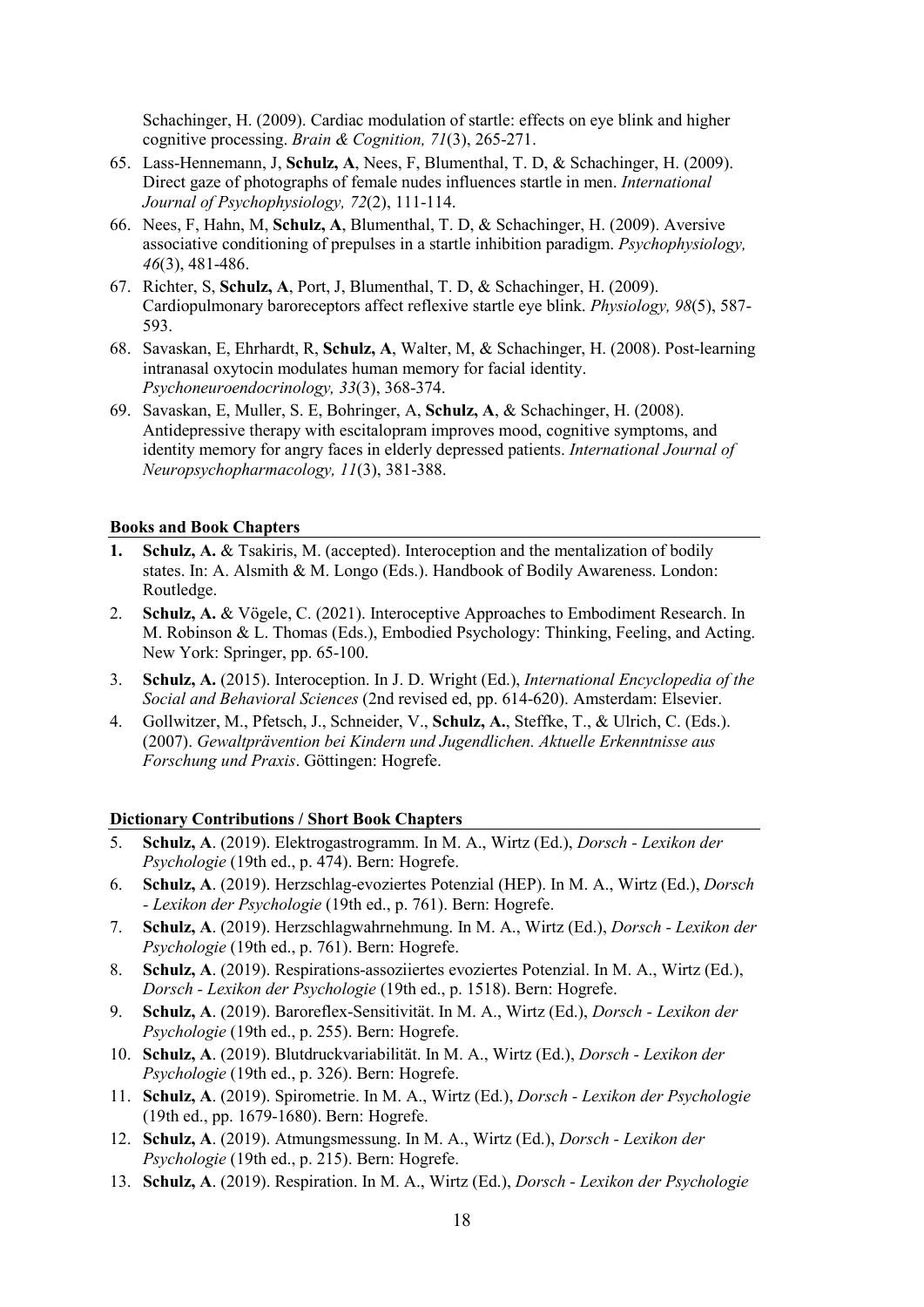(19th ed., p. 1518). Bern: Hogrefe.

- 14. **Schulz, A**. (2019). Impedanzkardiographie (IKG). In M. A., Wirtz (Ed.), *Dorsch Lexikon der Psychologie* (19th ed., p. 812). Bern: Hogrefe.
- 15. **Schulz, A**. (2013). Autorhythmie. In M. A., Wirtz (Ed.), *Dorsch Lexikon der Psychologie* (16th ed, p. 230). Bern: Huber.
- 16. **Schulz, A**. (2013). Blutdruck. In M. A., Wirtz (Ed.), *Dorsch Lexikon der Psychologie* (16th ed, p. 304). Bern: Huber.
- 17. **Schulz, A**. (2013). Elektrodermale Aktivität, Kennwerte. In M. A., Wirtz (Ed.), *Dorsch Lexikon der Psychologie* (16th ed, pp. 429-430). Bern: Huber.
- 18. **Schulz, A**. (2013). Elektrodermale Aktivität, Messung. In M. A., Wirtz (Ed.), *Dorsch Lexikon der Psychologie* (16th ed, p. 430). Bern: Huber.
- 19. **Schulz, A**. (2013). Elektrokardiogramm. In M. A., Wirtz (Ed.), *Dorsch Lexikon der Psychologie* (16th ed, p. 430). Bern: Huber.
- 20. **Schulz, A**. (2013). Herzfrequenz. In M. A., Wirtz (Ed.), *Dorsch Lexikon der Psychologie* (16th ed, p. 689). Bern: Huber.
- 21. **Schulz, A**. (2013). Herzratenvariabilität. In M. A., Wirtz (Ed.), *Dorsch Lexikon der Psychologie* (16th ed, pp. 689-690). Bern: Huber.
- 22. **Schulz, A**. (2013). Herzzeitvolumen. In M. A., Wirtz (Ed.), *Dorsch Lexikon der Psychologie* (16th ed, p. 690). Bern: Huber.
- 23. **Schulz, A**. (2013). Kardiovaskuläre Aktivität. In M. A., Wirtz (Ed.), *Dorsch Lexikon der Psychologie* (16th ed, pp. 810-811). Bern: Huber.
- 24. **Schulz, A**. (2013). Riva-Rocci-Verfahren. In M. A., Wirtz (Ed.), *Dorsch Lexikon der Psychologie* (16th ed, pp. 1338-1339). Bern: Huber.
- 25. **Schulz, A**. (2013). Schlagvolumen des Herzens. In M. A., Wirtz (Ed.), *Dorsch Lexikon der Psychologie* (16th ed, pp. 1369-1370). Bern: Huber.
- 26. **Schulz, A**. (2013). Schweißdrüsen, ekkrine. In M. A., Wirtz (Ed.), *Dorsch Lexikon der Psychologie* (16th ed, pp. 1381-1382). Bern: Huber.

#### **Conference Contributions**

- 1. **Schulz, A.** & Bertsch, K. (accepted). Interozeptive Verarbeitung bei Psychopathologie: pharmakologische und neurophysiologische Konzeptualisierungen und Interventionen. Symposium at the conference ..Psychologie und Gehirn 2022".
- 2. **Schulz, A.** (accepted). Interoception, stress and stress-associated diseases. Presentation at the conference "Psychologie und Gehirn 2022".
- 3. **Schulz., A.**, Welsch, S. K., Etringer, S., Hansen, G., Milbert, L., Schneider, J., Taddei, G., Gomez Bravo, R., Lygidakis, C., van Dyck, Z., Lutz, A., Wilmes, P. & Vögele, C. (accepted). Gastrische Interozeption und gastrische myoelektrische Aktivität bei chronisch-entzündlichen Darmerkrankungen und Reizdarmsyndrom. Presentation at the conference "Psychologie und Gehirn 2022".
- 4. **Schulz, A.,** Dierolf, A. M., Rost, S., Lutz, A. P. C., Flasinski, T., Münch, E. E., Witthöft, M. & Vögele, C. (2021). Enhanced responsiveness of heartbeat-evoked potentials to attention focused on heartbeats in high somatic symptom distress: a neurophysiological explanation for medicallyunexplained symptoms. In: B. Derntl, S. Gais & M. Hallschmid, Programme Book Psychologie und Gehirn 2021, SP109.
- 5. Kuehl, L. K., Deuter, C. E., Breden, I.-H., Vögele, C., Wingenfeld, K., Otte, C., & **Schulz, A.** (2019). Effects of acute yohimbine administration on interoception in major depression and childhood adversity. *Psychoneuroendocrinology*, 107(Supplement 1), 4.
- 6. Lutz, A., Van Dyck, Z., **Schulz, A.**, & Vögele, C. (2019). Interoception in Bulimia Nervosa: Evidence at cortical and self-report levels. *Psychophysiology*, 56(S1), 117.
- 7. Back, S., Schaan, V. K., Vögele, C., & **Schulz, A.** (2019). Zur Validität zweier Herzschlagwahrnehmungsaufgaben: Höheres zentrales Blutvolumen durch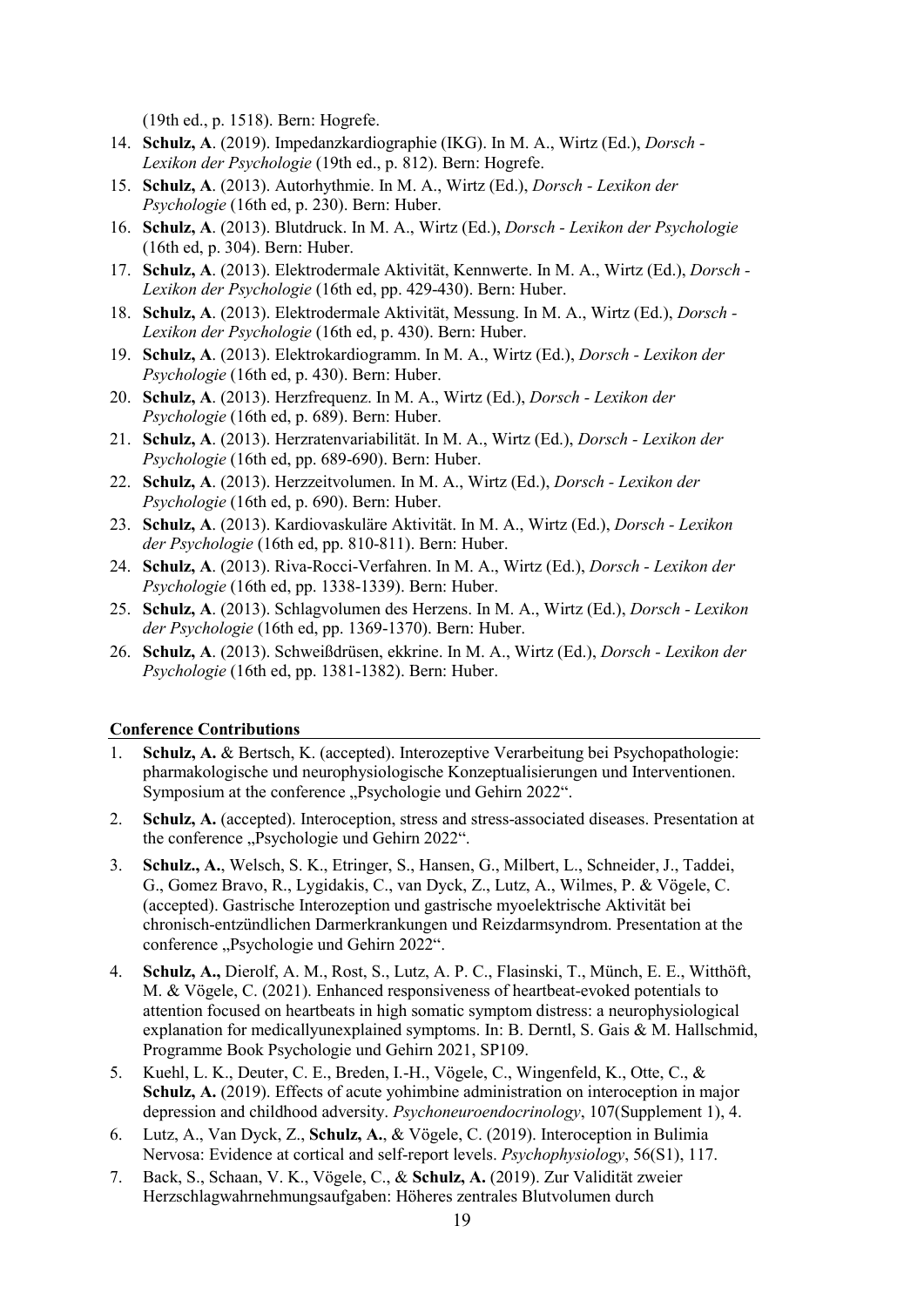Kipptischmanipulation verbessert interozeptive Genauigkeit, aber nicht die Genauigkeit zur Schätzung von Zeitintervallen. In C., Kirschbaum, 45. Jahrestagung Psychologie und Gehirn - Abstractband (pp. 66).

- 8. Bernard, S., Münch, E. E., Hansen, G., Bertsch, K., Vögele, C., & **Schulz, A.** (2019). Cardiac cycle phase affect auditory-evoked potentials in response to acoustic startle stimuli, but not perceived intensity ratings. In C., Kirschbaum, 45. Jahrestagung Psychologie und Gehirn - Abstractband (pp. 80-81).
- 9. Breden, I.-H., Dincher, K., Pereira Pedrosa, R., Rutschmann, J., Valmorbida, L., Vögele, C., & **Schulz, A.** (2019). Do interoceptive deficits contribute to decision-making problems in academic procrastination. In C., Kirschbaum, 45. Jahrestagung Psychologie und Gehirn - Abstractband (pp. 160-161).
- 10. Haciahmet, C., Opdensteinen, K., Schaan, L., Pohl, A., **Schulz, A.**, & Hechler, T. (2019). Interozeptive Genauigkeit: Ein methodischer Vergleich von zwei Heartbeat Tracking Paradigmen. In C., Kirschbaum, 45. Jahrestagung Psychologie und Gehirn - Abstractband (pp. 66).
- 11. Hansen, G., Larra, M. F., Vögele, C., Schächinger, H., & **Schulz, A.** (2019). Somatoforme Symptome: Zusammenhänge mit Low-Frequency-Herzratenvariabilität und Selbstberichte zu chronischem psychosozialen Stress, aber nicht mit HPA-Achsen-Aktivität. In C., Kirschbaum, 45. Jahrestagung Psychologie und Gehirn - Abstractband (pp. 56).
- 12. Lutz, A., Van Dyck, Z., **Schulz, A.**, & Vögele, C. (2019). Herzschlag-evozierte Potenziale bei Bulimia nervosa. In C., Kirschbaum, 45. Jahrestagung Psychologie und Gehirn - Abstractband (pp. 56-57).
- 13. Opdensteinen, K., Schaan, L., Pohl, A., **Schulz, A.**, & Hechler, T. (2019). Methodische Herausforderungen bei der Erfassung der interozeptiven Genauigkeit im Vorschulalter. In C., Kirschbaum, 45. Jahrestagung Psychologie und Gehirn - Abstractband (pp. 166).
- 14. Schmitz, M., Müller, L. E., **Schulz, A.**, Herpertz, S. C., & Bertsch, K. (2019). Herzschlag-evozierte Potentiale bei der Borderline Persönlichkeitsstörung: Können Defizite in der kortikalen Repräsentation interozeptiver Signale durch Oxytocin beeinflusst werden? In C., Kirschbaum, 45. Jahrestagung Psychologie und Gehirn - Abstractband (pp. 54).
- 15. **Schulz, A.** (2019). Interozeption bei akutem Stress und Stress-assoziierten Erkrankungen. In S., Schmidt, 14. Kongress der Fachgruppe Gesundheitspsychologie. Das richtige Maß ‒ Gesundheitspsychologie zwischen Individualisierung und Bevölkerungsbezug (pp. 49).
- 16. **Schulz, A.**, Rost, S., Dierolf, A., Lutz, A., Flasinski, T., Münch, E. E., Witthöft, M., & Vögele, C. (2019). Erhöhte Reaktivität Herzschlag-evozierter Potenziale während der Aufmerksamkeits- fokussierung auf den eigenen Herzschlag und erhöhte kardiovaskuläre Aktivität bei Personen mit hoher somatoformer Symptombelastung. In C., Kirschbaum, 45. Jahrestagung Psychologie und Gehirn - Abstractband (pp. 57).
- 17. **Schulz, A.**, Stammet, P., Dierolf, A., Vögele, C., Beyenburg, S., Werer, C., & Devaux, Y. (2018). Late heartbeat-evoked potentials, indicators of cortical representation of interoceptive signal processing, are associated with survival after cardiac arrest. In J. Hennig & R. Stark, Abstractband Psychologie und Gehirn 2018 (pp. 112).
- 18. Münch, E. E., Vögele, C., Van Diest, I., & **Schulz, A.** (2018). Respiratory modulation of startle: effects on subjective intensity and psychomotor response times. In J. Hennig & R. Stark, Abstractband Psychologie und Gehirn 2018 (pp. 81).
- 19. Hutmacher, D., Dierolf, A., Lutz, A., Vögele, C., Voderholzer, U., Koch, S., Bach, M., Asenstorfer, C., Mertens, V.-C., & **Schulz, A.** (2018). Impaired filter function in patients with somatoform disorders and major depression, as reflected by auditory evoked potentials in an oddball and an active distraction paradigm. In J. Hennig & R. Stark, Abstractband Psychologie und Gehirn 2018 (pp. 264).
- 20. Flasinski, T., Dierolf, A., Voderholzer, U., Koch, S., Bach, M., Asenstorfer, C., Lutz, A., Rost, S., Vögele, C., & **Schulz, A.** (2018). Sensing Your Body: Interoceptive Awareness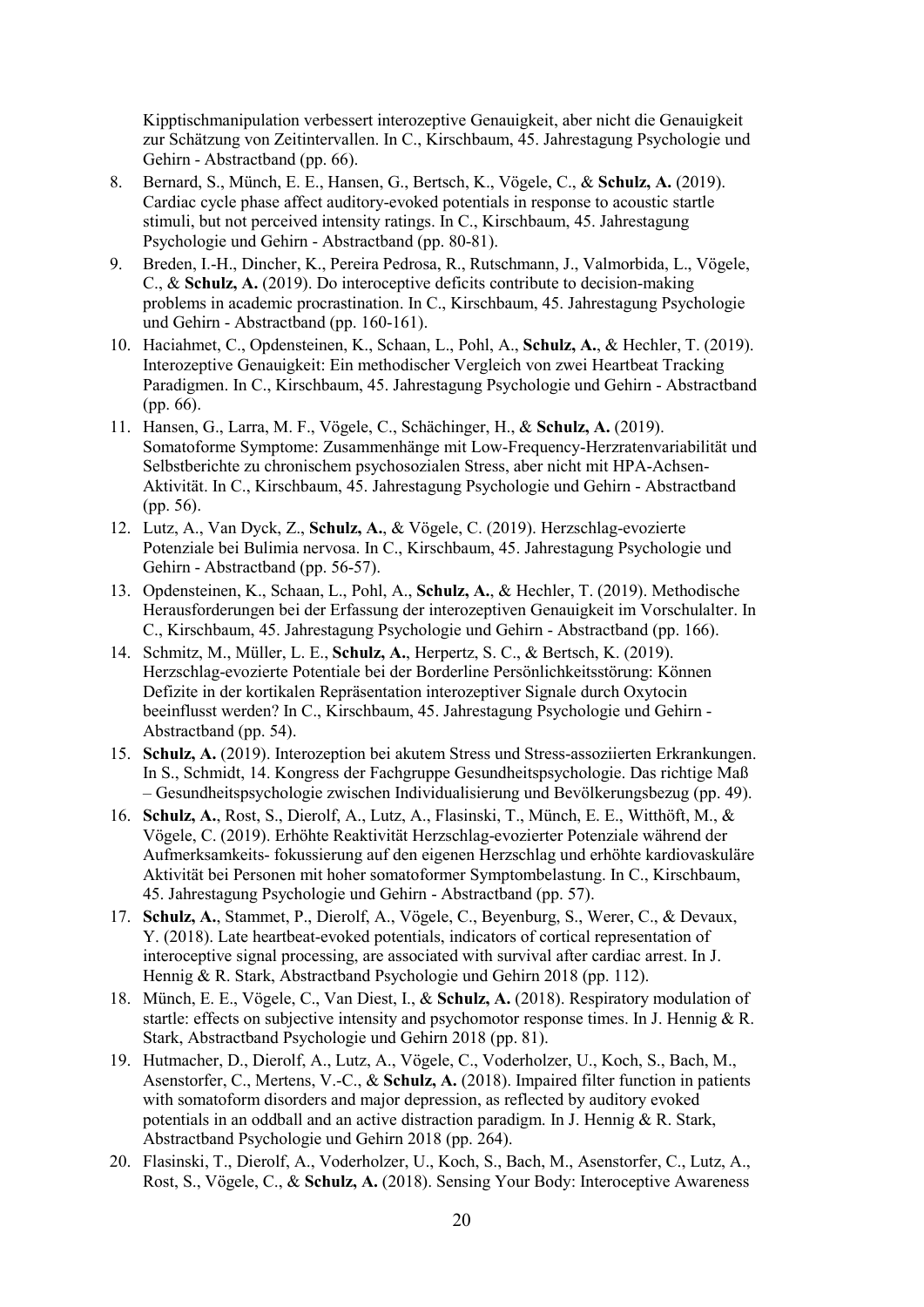and Medically Unexplained Symptoms. Abtracts of the 32nd Annual Conference of the European Health Psychology Society.

- 21. Dierolf, A., Rost, S., Lutz, A., Flasinski, T., Münch, E. E., Vögele, C., Witthöft, M., & **Schulz, A.** (2018). Kardiale Modulation der Schreckreaktion bei hoher gegenüber niedriger Symptombelastung: afferente Signalübermittlung auf der Hirn-Körper-Achse beein usst frühe Stimulus-Verarbeitung bei hoher Symptombelastung. In J. Hennig & R. Stark, Abstractband Psychologie und Gehirn 2018 (pp. 219).
- 22. Breden, I.-H., Fischbach, J., Schenk, L., Müller, R., Vögele, C., Van Diest, I., Witthöft, M., & **Schulz, A.** (2018). Post-learning cold pressor stress, after a heartbeat perception training, enhances interoceptive accuracy in high blood pressure responders. Abstractband Psychologie und Gehirn 2018 (pp. 97).
- 23. Abou Elnaga, J & **Schulz, A.** (2017). Pulse transit time is associated with cardiac modulation of startle. In Schächinger, H. (Ed.) Abstractband 43. Tagung Psychologie und Gehirn.
- 24. Hoffmann, J., Finke, J., Vögele, C., **Schulz, A.** & Spaderna, H. (2017). Angst vor körperlicher Bewegung bei Patienten mit Herzinsuffizienz und gesunden Senioren – Ein psychophysiologisches Experiment basierend auf dem Schreckreflex-Paradigma. In: Schorr, A. (Ed.) Abstractband 13. Kongress der Fachgruppe Gesundheitspsychologie der DGPs.
- 25. Rost, S., Van Dyck, Z., **Schulz, A.** & Vögele, C. (2017). Zusammenhang zwischen interozeptiver Genauigkeit und kardiovaskulärer Veränderung nach akutem Stress bei gesunden Frauen. In Schächinger, H. (Ed.) Abstractband 43. Tagung Psychologie und Gehirn.
- 26. Schaan, V., **Schulz, A.** & Vögele, C. (2017). Langzeitkonsequenzen von frühkindlichem Stress: quadratischer Zusammenhang zwischen Stress und Interozeptionsfähigkeit. In: Schächinger, H. (Ed.) Abstractband 43. Tagung Psychologie und Gehirn.
- 27. **Schulz, A.** (2017). Interozeption und Stress: die Psychophysiologie der bi-direktionalen Kommunikation auf der Hirn-Körper-Achse. In Schächinger, H. (Ed.) Abstractband 43. Tagung Psychologie und Gehirn.
- 28. Van Dyck, Z., Lutz, A., Ortmann, J., **Schulz, A.** & Vögele, C. (2017). Entwicklung und Validierung eines Fragebogens zur multidimensionalen Erfassung essstörungsspezifischer interozeptiver Körperwahrnehmung: Vorläufige Daten anhand einer gesunden und einer essgestörten Stichprobe. In Schorr, A. (Ed.) Abstractband 13. Kongress der Fachgruppe Gesundheitspsychologie der DGPs.
- 29. Lutz, A., **Schulz, A.**, Voderholzer, U., Koch, S., & Vögele, C. (2016). Interoception in anorexia nervosa: evidence at cortical and self-report levels. *Appetite, 107*, 687.
- 30. **Schulz, A**., Schaan, L., Van Dyck, Z., Lutz, A., Trojan, J., & Vögele, C. (2016). Gastrische Modulation der Schreckreaktion und gastrisch-evozierte Potenziale: zwei neue psychophysiologische Indikatoren für Interozeption des gastrointestinalen Systems. In N., Kathmann (Ed.), *42. Tagung Psychologie und Gehirn Abstractband* (pp. 133).
- 31. Lutz, A., **Schulz, A.**, Voderholzer, U., Koch, S., & Vögele, C. (2016). Interozeption bei Anorexia nervosa: Befunde auf subjektiver und elektrophysiologischer Ebene. *15. Kongress der Deutschen Gesellschaft für Verhaltensmedizin und Verhaltensmodifikation. Verhaltensmedizin 2.0 - von eHealth zu mHealth. 25. bis 27. Februar 2016, Johannes Gutenberg-Universität Mainz. Abstractband*.
- 32. **Schulz, A.**, Larra, M., Rost, S., Mertens, V.-C., Vögele, C., & Schächinger, H. (2016). Selbstberichteter psychosozialer Stress und chronische Besorgnis, sowie Low-Frequency-Herzratenvariabilität, aber nicht Morgen- oder Tagescortisolspiegel, sagen somatoforme Symptome vorher. In T., Kubiak, M., Wessa, M., Witthöft, B., Ditzen, & D., Zahn (Eds.), *15. Kongress der Deutschen Gesellschaft für Verhaltensmedizin und Verhaltensmodifikation - Abstractband*.
- 33. **Schulz, A.**, Matthey, J. H., Köster, S., Rechlein, B., Beutel, M., Schächinger, H., Vögele, C., & Michal, M. (2016). Interozeption bei Depersonalisations-/Derealisationsstörung: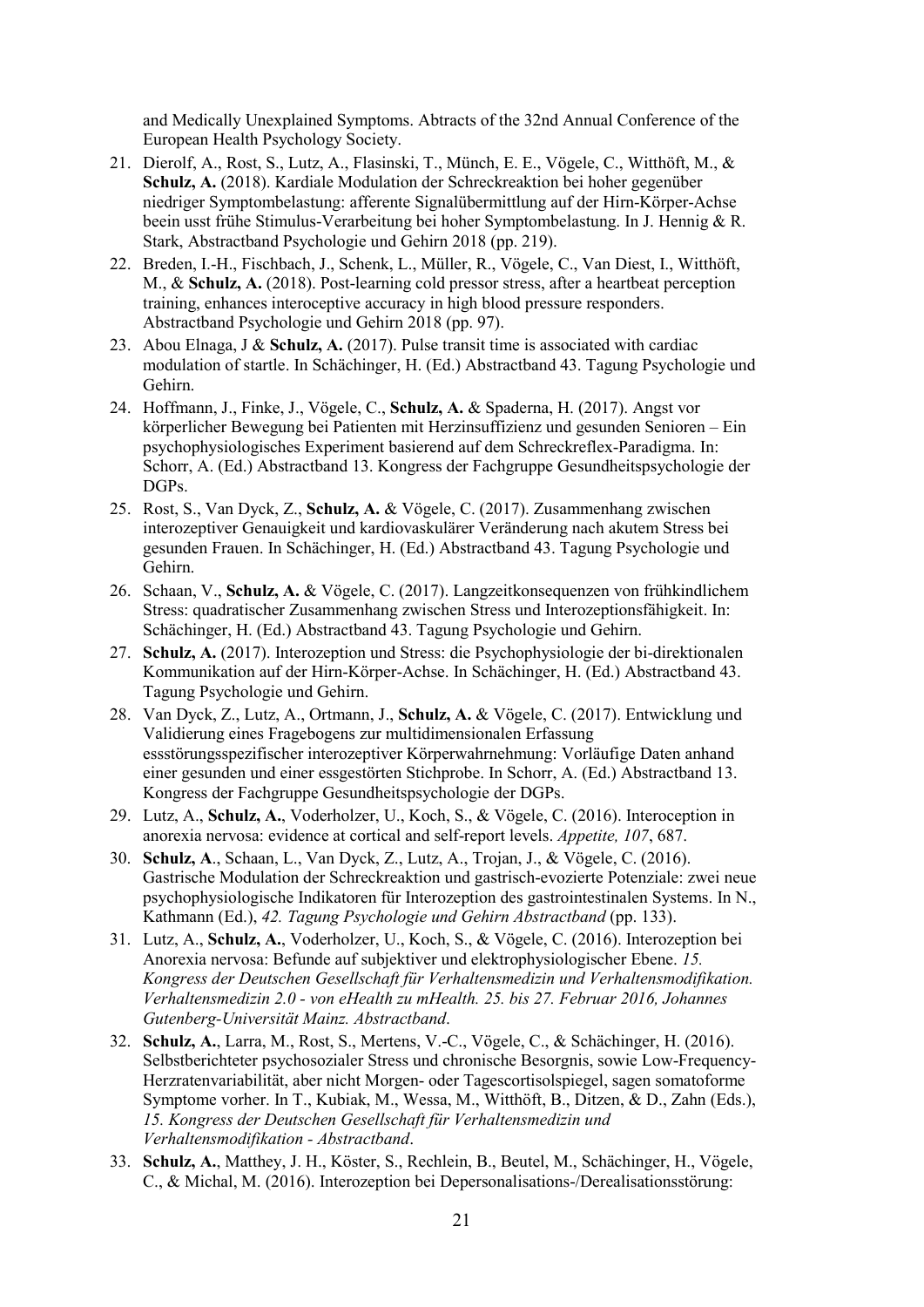veränderte Repräsentation afferenter Körpersignale auf Ebene des Kortex und des Hirnstamms. In T., Kubiak, M., Wessa, M., Witthöft, B., Ditzen, & D., Zahn (Eds.), *15. Kongress der Deutschen Gesellschaft für Verhaltensmedizin und Verhaltensmodifikation - Abstractband* (pp. 88).

- 34. Lutz, A., Herbert, C., **Schulz, A.**, Voderholzer, U., Koch, S., & Vögele, C. (2015). Body or cup? Alterations in featural and configural body image processing in anorexia nervosa. *Psychophysiology, 52*(supplement 1), 123.
- 35. Lutz, A., **Schulz, A.**, Voderholzer, U., Koch, S., & Vögele, C. (2015). Interoception in anorexia nervosa: evidence at cortical and self-report levels. *45th Annual Congress of the European Association for Behavioural and Cognitive Therapies (EABCT)*.
- 36. Scheuren, R., Duschek, S., **Schulz, A.**, Sütterlin, S., & Anton, F. (2015, September 03). *Relationship between cardiovascular reactivity and the perception of the thermal grill illusion of pain*. Poster session presented at 9th Congress of the European Pain Federation EFIC, Vienne, Autriche.
- 37. Lutz, A., Herbert, C., **Schulz, A.**, Voderholzer, U., Koch, S., & Vögele, C. (2015). Affektive Bewertung von Körperbildern bei Anorexia nervosa. In H.-U., Wittchen, S., Härtling, & J., Hoyer (Eds.), *Abstractband - Wieviel Psychologie steckt in der Psychotherapie?* (pp. 129). Dresden.
- 38. Lutz, A., **Schulz, A.**, Voderholzer, U., Koch, S., & Vögele, C. (2015, April). *Zentralnervöse Verarbeitung von Körpersignalen bei Anorexia nervosa*. Paper presented at Kongress Essstörungen; State of the Art: von der Wissenschaft in die Praxis, Prien, Germany.
- 39. Scheuren, R., Duschek, S., **Schulz, A.**, Sütterlin, S., & Anton, F. (2015). *Inter-individual differences in cardiovascular reactivity and the perception of the thermal grill illusion of pain*. Paper presented at Pain Research Meeting, Genk, Belgium.
- 40. Lutz, A., **Schulz, A.**, Voderholzer, U., Koch, S., & Vögele, C. (2015). Zentralnervöse Verarbeitung von Körpersignalen bei Anorexia nervosa. In J., Kaiser & C., Fiebach (Eds.), 41. Tagung Psychologie und Gehirn - Abstracts der Beiträge (pp. 168). Frankfurt.
- 41. Schaan, L., Van Dyck, Z., Lutz, A., Trojan, J., Vögele, C., & **Schulz, A.** (2015). Gastrisch-evozierte Potenziale: ein neurophysiologischer Indikator für die kortikale Repräsentation afferenter Signale aus dem gastrointestinalen System. In J., Kaiser & C., Fiebach (Eds.), *41. Tagung Psychologie und Gehirn - Abstracts der Beiträge* (pp. 129). Frankfurt.
- 42. Schaan, V., Schächinger, H., Vögele, C., & **Schulz, A.** (2015). Emotions matter: Affektive und kardiale Modulation der Schreckreaktion. In J., Kaiser & C., Fiebach (Eds.), *41. Tagung Psychologie und Gehirn - Abstracts der Beiträge* (pp. 83). Frankfurt.
- 43. **Schulz, A.**, Matthey, J. H., Köster, S., Reuchlein, B., Beutel, M., Schächinger, H., Vögele, C., & Michal, M. (2015). Interozeption bei Depersonalisations- /Derealisationsstörung: veränderte kortikale Repräsentation afferenter Körpersignale bei intakter Repräsentation auf Hirnstammebene. In H.-U., Wittchen, S., Härtling, & J., Hoyer (Eds.), *Abstractband - Wieviel Psychologie steckt in der Psychotherapie?* (pp. 131). Dresden.
- 44. **Schulz, A.**, Van Dyck, Z., Lutz, A., & Vögele, C. (2015). Gastrische Modulation der Schreckreaktion: eine prä-attentive Methode zur Abbildung afferenter Signale aus dem gastrointestinalen System. In J., Kaiser & C., Fiebach (Eds.), *41. Tagung Psychologie und Gehirn - Abstracts der Beiträge* (pp. 147). Frankfurt.
- 45. Van Dyck, Z., **Schulz, A.**, Blechert, J., Herbert, B., & Vögele, C. (2015). Wahrnehmung körperinterner Signale bei Bulimia Nervosa und Binge-Eating-Störung. In H.-U., Wittchen, S., Härtling, & J., Hoyer (Eds.), *Abstractband - Wieviel Psychologie steckt in der Psychotherapie?* (pp. 217). Dresden.
- 46. Van Dyck, Z., **Schulz, A.**, Blechert, J., & Vögele, C. (2015). Interozeptive Sensitivität bei Bulimia Nervosa und Binge-Eating-Störung. In J., Kaiser & C., Fiebach (Eds.), *41. Tagung Psychologie und Gehirn - Abstracts der Beiträge* (pp. 133). Frankfurt.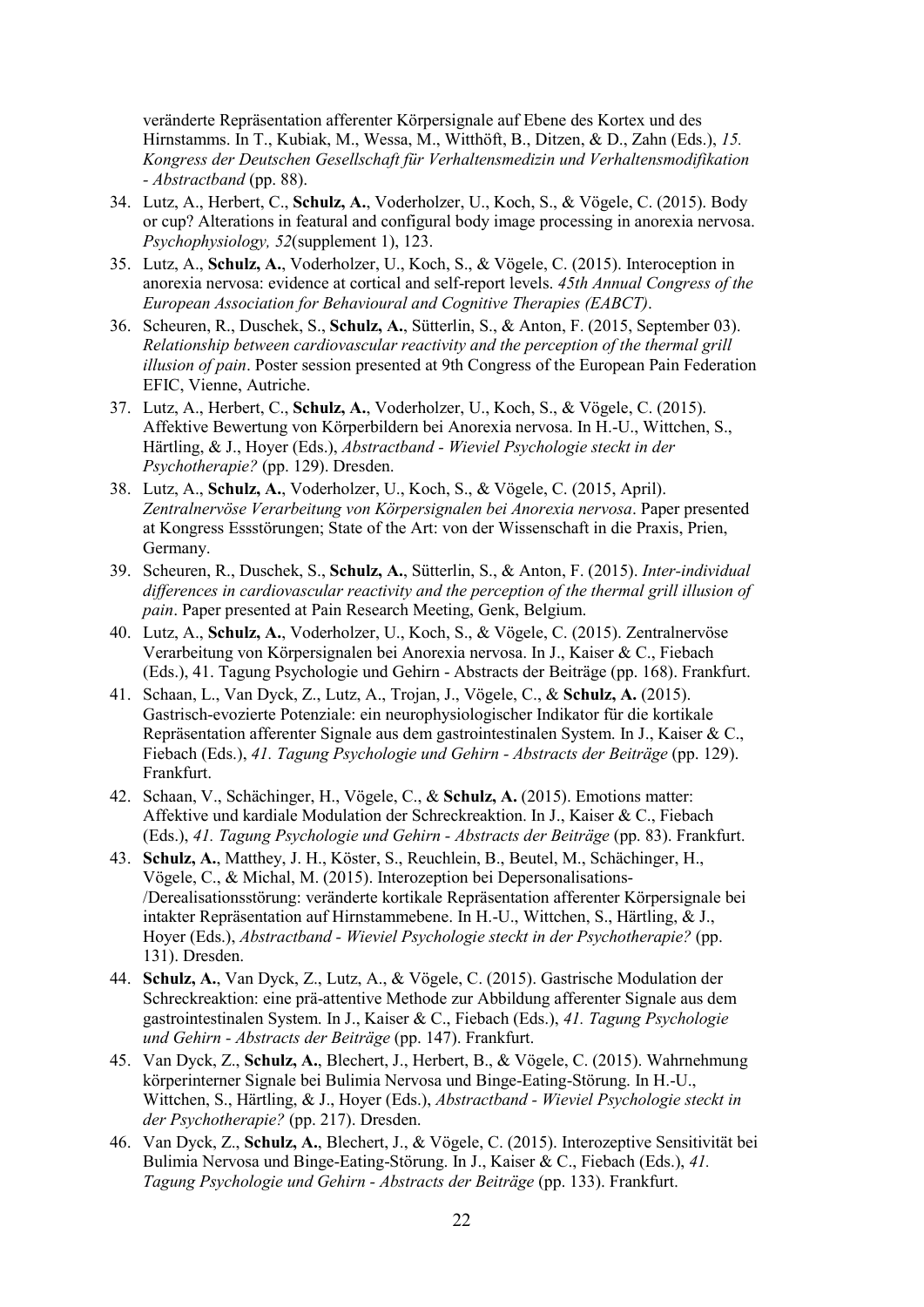- 47. **Schulz, A.**, Köster, S., Reuchlein, B., Beutel, M. E., Schächinger, H., Vögele, C. & Michal, M. (2014). Neurophysiologische Evidenz für eine veränderte ZNS-Repräsentation afferenter Signale aus dem kardiovaskulären System bei Depersonalisations-/Derealisationsstörung. In R., Verleger, U., Krämer, F., Beyer, M., Schildmann, R., Tzvi, & A., Wilhoeft (Eds.), Abstractband 40. Tagung "Psychologie und Gehirn" (pp. 31). Lübeck, Germany: University Press.
- 48. Van Dyck, Z., **Schulz, A.**, & Vögele, C. (2014). Zusammenhänge zwischen Essverhalten und Interozeption: Der Einfluss von kurzzeitiger Nahrungsdepri-vation auf die Herzschlagdetektion. In R., Verleger, U., Krämer, F., Beyer, M., Schildmann, R., Tzvi, & A., Wilhoeft (Eds.), Abstractband 40. Tagung "Psychologie und Gehirn" (pp. 30). Lübeck, Germany: University Press.
- 49. Ferreira de Sá, D. S., **Schulz, A.**, Streit, F., & Schächinger, H. (2014). Cortisol, aber nicht intranasales Insulin, beeinflusst die zentrale Verarbeitung von visuellen Nahrungsmittelreizen. In R., Verleger, U., Krämer, F., Beyer, M., Schildmann, E., Tzvi, & A., Wilhoeft (Eds.), Abstractband 40. Tagung "Psychologie und Gehirn" (pp. 164). Lübeck, Germany: University Press.
- 50. Gross, K. M., Schote, A. B., Schneider, K. K., **Schulz, A.**, & Meyer, J. (2014). Erhöhte Stresslevel und depressive Symptome bei primärer Hyperhidrose. In R., Verleger, U., Krämer, B., Beyer, M., Schildmann, E., Tzvi, & A., Wilhoeft (Eds.), Abstractband 40. Tagung "Psychologie und Gehirn" (pp. 129). Lübeck, Germany: University Press.
- 51. Müller, L. E., **Schulz, A.**, Izurieta, N., Ölkers-Ax, R., Herpertz, S. C., & Bertsch, K. (2014). Die Borderline-Persönlichkeitsstörung: Emotionale Dysregulation aufgrund verminderter interozeptiver Körperwahrnehmung? In R., Verleger, U., Krämer, F., Beyer, M., Schildmann, E., Tzvi, & A., Wilhoeft (Eds.), Abstractband 40. Tagung "Psychologie und Gehirn" (pp. 29). Lübeck, Germany: University Press.
- 52. **Schulz, A.**, & Bertsch, K. (2014). Psychophysiologische Indikatoren für Interozeption: Kognition und Klinik. In R., Verleger, U., Krämer, F., Beyer, M., Schildmann, R., Tzvi, & A., Wilhoeft (Eds.), Abstractband 40. Tagung "Psychologie und Gehirn" (pp. 28). Lübeck, Germany: University Press.
- 53. Schulz, A., Köster, S., Reuchlein, B., Beutel, M. E., Schächinger, H., Vögele, C., & Michal, M. (2014). Körperwahrnehmung bei Depersonalisations-/Derealisationsstörung: Übereinstimmungen und Diskrepanzen zwischen subjektiven Berichten, behavioralen und psychophysiologischen Indikatoren. In T., Zimmermann, N., Heinrichs, & K., Hahlweg (Eds.), Abstractband Tradition und Aufbruch - 32. Symposium der Fachgruppe Klinische Psychologie und Psychotherapie der DGPs (pp. 81-82). Braunschweig, Germany: Viaprinto.
- 54. Ferreira de Sá, D. S, Plein, D. E, **Schulz, A**, Oitzl, M. S, & Schächinger, H. (2013). Acoustic startle reflex in the processing of reward related food cues during food deprivation: evidence from men and women. *Psychophysiology, 50*(Supplement 1), 121.
- 55. Kozik, B, Larra, M, Schilling, T. M, **Schulz, A**, & Schächinger, H. (2013). The cortisol awakening response is unrelated to psychophysiological cold pressor stress reactivity. *Psychophysiology, 50*(Supplement 1), 122.
- 56. Schächinger, H, Schilling, T. M, Larra, M, & **Schulz, A**. (2013). Psychomotor evidence for protection of cognitive processing. *Psychophysiology, 50*(Supplement 1), 6.
- 57. Larra y Ramirez, M, **Schulz, A**, Naumann, E, & Schächinger, H. (2011). Enhanced memory consolidation by post-learning autonomic activation in response to stress. *Psychophysiology, 48*(Supplement 1), 88-88.
- 58. Deuter, C. E, **Schulz, A**, Richter, S, Kräuchi, K, & Schachinger, H. (2009). Prepulse inhibition of cardiovascular startle reaction. *Psychophysiology, 46*(Supplement 1), 76-77.
- 59. Kuehl, L. K, Richter, S, **Schulz, A**, & Schaechinger, H. (2009). Stress induced reduction in high frequency heart rate variability cannot be explained by respiratory frequency changes. *Psychophysiology, 46*(Supplement 1), 77-78.
- 60. Lass-Hennemann, J, Deuter, C. E, Kuehl, L. K, **Schulz, A**, Blumenthal, T. D, &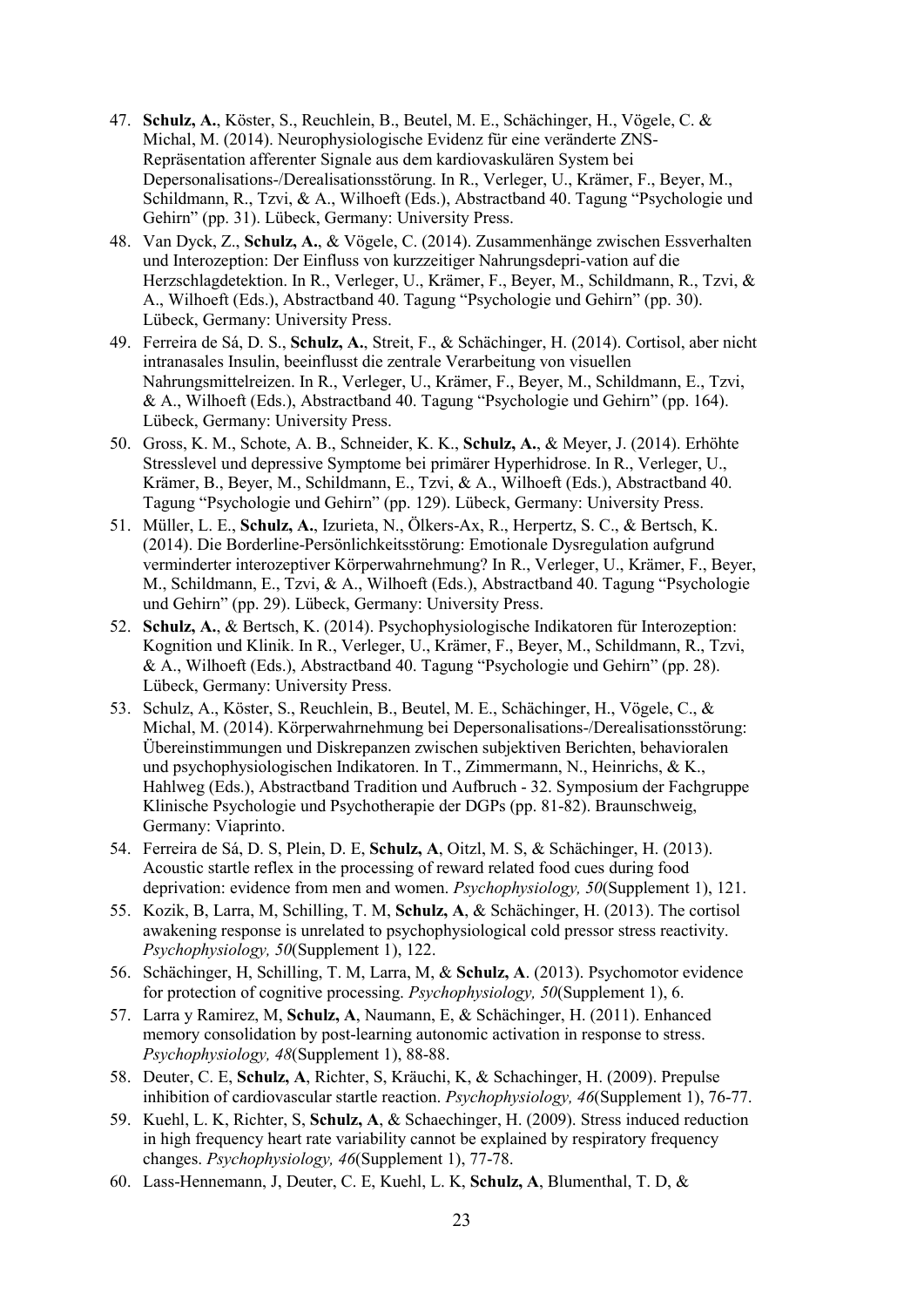Schachinger, H. (2009). Do humans prefer similar or dissimilar mates? Facial selfresemblance influences physiological reactions but not subjective ratings to erotic stimuli. *Psychophysiology, 46*(Supplement 1), 77-77.

- 61. Lass-Hennemann, J, Kuehl, L, **Schulz, A**, Oitzl, M. S, & Schachinger, H. (2009). Stress Strengthens Memory of first impressions of others' positive personality traits. *Frontiers in Behavioral Neuroscience*, 10.3389/conf.neuro.08.2009.09.211.
- 62. Plein, D. E, **Schulz, A**, Richter, S, & Schachinger, H. (2009). The impact of cold pressor stress on voice pitch (F0). *Psychophysiology, 46*(Supplement 1), 115-115.
- 63. Richter, S, **Schulz, A**, Blumenthal, T. D, Oitzl, M. S, & Schachinger, H. (2009). Rapid impairment of sensorimotor gating by stress-level cortisol. *Frontiers in Behavioral Neuroscience*, 10.3389/conf.neuro.08.2009.09.277.
- 64. Richter, S, **Schulz, A**, Port, J, Blumenthal, T. D, & Schachinger, H. (2009). Modulation of the startle reflex by arterial and cardiopulmonary baroreceptors. *Psychophysiology, 46*(Supplement 1), 77-77.
- 65. Roemer, S, Nees, F, **Schulz, A**, Richter, S, & Schachinger, H. (2009). Oral cortisol improves implicit sequence learning whereas oral metyrapone shows no effect. *Psychophysiology, 46*(Supplement 1), 77-77.
- 66. Roemer, S, **Schulz, A**, Richter, S, & Schachinger, H. (2009). Oral cortisol improves implicit sequence learning. *Frontiers in Behavioral Neuroscience*, 10.3389/conf.neuro.08.2009.09.280.
- 67. Schilling, T. M, **Schulz, A**, Stertz, A. M, Jutz, N, Schierbaum, R, Schmitt, S, & Schächinger, H. (2009). Does baro-afferent feedback respond to processes of classical conditioning? *Psychophysiology, 46*(Supplement 1), 64-64.
- 68. **Schulz, A**, Plein, D. E, Blumenthal, T. D, & Schächinger, H. (2009). Stress induces a timeshift of the baro-afferent-mediated reduction in startle. *Psychophysiology, 46*(Supplement 1), 77-77.
- 69. **Schulz, A**, Richter, S, Lass-Hennemann, J, Blumenthal, T. D, & Schächinger, H. (2009). Startle eye blink is modulated by baro-afferent feedback. *Psychophysiology, 46*(Supplement 1), 17-17.
- 70. **Schulz, A**, Wager, J, Romer, S, & Schachinger, H. (2009). Attentional networks are differentially affected by baro-afferent feedback. *Frontiers in Behavioral Neuroscience*, 10.3389/conf.neuro.08.2009.09.294.
- 71. Lass-Hennemann, J, **Schulz, A**, Nees, F, Blumenthal, T. D, & Schächinger, H. (2008). Direct gaze of photographs of female nudes influences startle in men. *Abstracts - Society for Neuroscience, 38*, 35-35.
- 72. Savaskan, E, Müller, S, Böhringer, A, **Schulz, A**, & Schächinger, H. (2008). Antidepressive therapy with escitalopram improves mood, cognitive symptoms, and identity memory for angry faces in elderly depressed patients. *European Psychiatry, 23*(Supplement 2), 206-206.
- 73. Schächinger, H, Philippsen, C, Oitzl, M. S, Böhringer, A, Schwabe, L, Richter, S, **Schulz, A**, Lass-Hennemann, J, Wender, K. F, & Savaskan, E. (2008). Stress: a second chance to consolidate your first impression. *Abstracts - Society for Neuroscience, 38*, 118-118.
- 74. **Schulz, A**, Philippsen, C, & Schächinger, H. (2007). The Influence of Central Alpha2- Adrenoreceptor Agonism and Antagonism on the Cardiac Modulation of Acoustic Startle. *Psychophysiology, 44*(Supplement 1), 29-29.
- 75. Nottebaum, L, Falke, I, **Schulz, A**, & Schächinger, H. (2006). Is there a PPI effect on psychomotor reaction time? *Journal of Psychophysiology, 21*(2), 138-138.
- 76. **Schulz, A**, Nottebaum, L, & Schächinger, H. (2006). Baroreflex modulation of acoustic startle is lateralized. *Journal of Psychophysiology, 21*(2), 134-134.
- 77. **Schulz, A**, Nottebaum, L, & Schächinger, H. (2005). Increased simultaneity rating of heart beat and bilateral acoustic signals. *Psychophysiology, 42*(Supplement 1), 106-106.
- 78. Kuehl, L. K, Deuter, C, Richter, S, **Schulz, A**, & Schächinger, H. (2011). Mental stress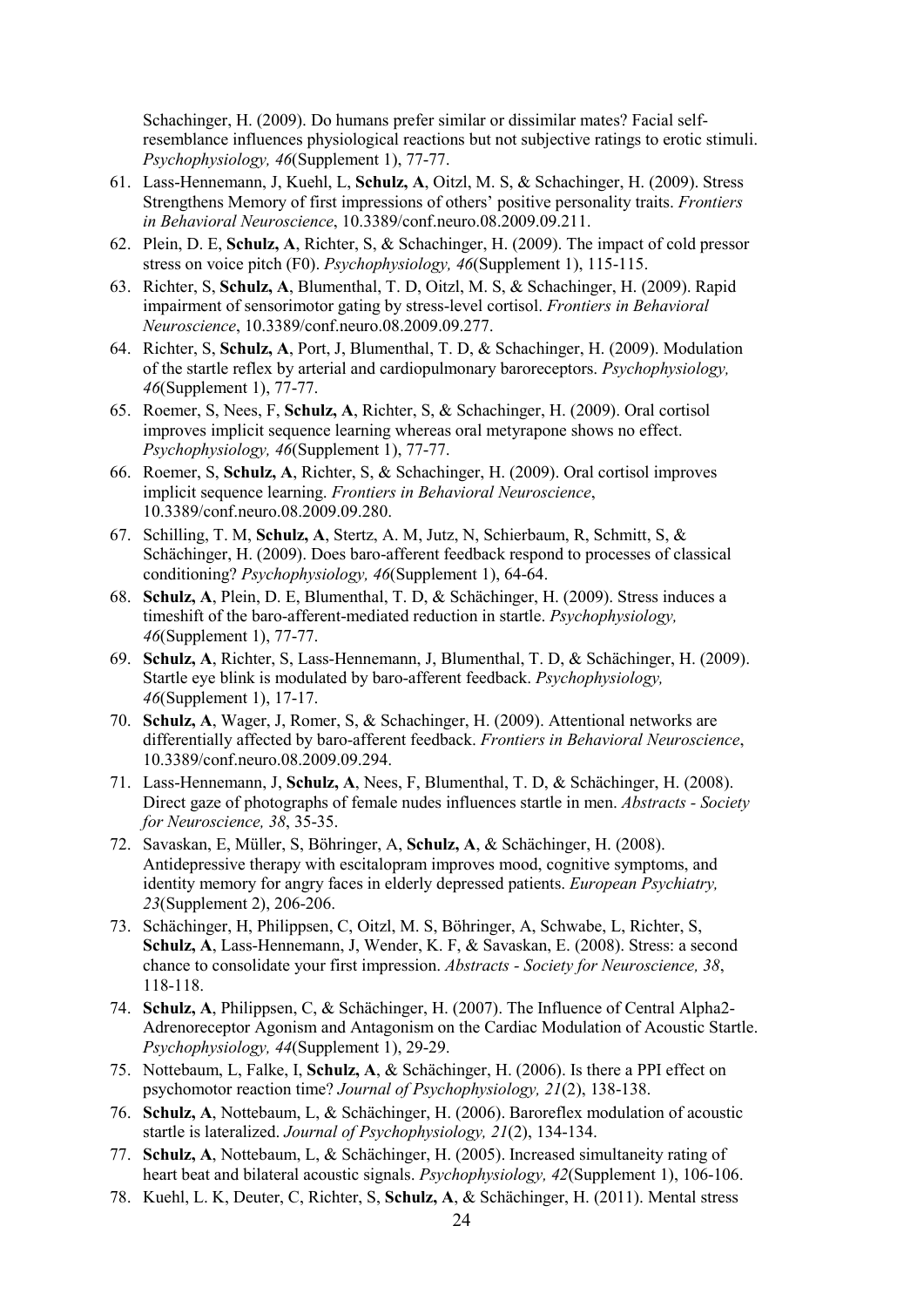induced changes in high-frequency HRV can be explained by vagal withdrawal. *Abstracts of the 41st International Society of Psychoneuroendocrinology*.

- 79. de Sá, D. F. S, **Schulz, A**, Kühl, L. K, Kölsch, M, Zech, C. M, & Schächinger, H. (2010). Cardiovascular, neuroendocrine and subjective responses to the Cold Pressor stress test. *7th World Congress on Stress: Program and Abstracts* (pp. 33-33).
- 80. Deuter, C, Kühl, L. K, **Schulz, A**, Richter, S, & Schächinger, H. (2010). Reduced highfrequency HRV during mental stress can be explained by vagal withdrawal. *7th World Congress on Stress: Program and Abstracts* (pp. 41-41).
- 81. Kölsch, M, **Schulz, A**, & Schächinger, H. (2010). Blood pressure reactions during postlearning stress may influence memory consolidation. *7th World Congress on Stress: Program and Abstracts* (pp. 33-33).
- 82. Lass-Hennemann, J, Deuter, C, Kühl, L. K, **Schulz, A**, Blumenthal, T. D, & Schächinger, H. (2010). Effects of stress on human mating preferences. *7th World Congress on Stress: Program and Abstracts* (pp. 33-33).
- 83. Peifer, C, Schmitz, T, **Schulz, A**, Naumann, E, Schächinger, H, & Antoni, C. H. (2010). The influencing effect of social stress on performance in a complex multiple task environment. *7th World Congress on Stress: Program and Abstracts* (pp. 40-40).
- 84. **Schulz, A**, Richter, S, & Schächinger, H. (2010). Evidence that cortisol-induced increase in baroreflex sensitivity of heart rate control is not due to afferent visceral neurotransmission. *7th World Congress on Stress: Program and Abstracts* (pp. 41-41).
- 85. Ferreira de Sá, D. S, Schächinger, H, & **Schulz, A**. (2013). Short-term food deprivation increases heartbeat-evoked brain potentials. In P., Pauli, A., Kübler, J., Hewig, S. M., Schulz, M. J., Wieser, & R., Zniva (Eds.), *39. Tagung Psychologie und Gehirn - Abstracts* (pp. 51).
- 86. Müller, L. E, **Schulz, A**, Izurieta, N, Ölkers-Ax, R, Herpertz, S. C, & Bertsch, K. (2013). Borderline-Persönlichkeitsstörung: emotionale Dysregulation aufgrund verminderter Herzwahrnehmungsfähigkeit? In P., Pauli, A., Kübler, J., Hewig, S. M., Schulz, M. J., Wieser, & R., Zvina (Eds.), *39. Tagung Psychologie und Gehirn - Abstracts* (pp. 75).
- 87. Plein, D. E, **Schulz, A**, & Schächinger, H. (2013). Stroop conflict increases fundamental frequency in the voice (F0). In P., Pauli, A., Kübler, J., Hewig, S. M., Schulz, M. J., Wieser, & R., Zvina (Eds.), *39. Tagung Psychologie und Gehirn - Abstracts* (pp. 59).
- 88. Reuchlein, B, Michal, M, Köster, S, Matthey, J. H, & **Schulz, A**. (2013). Hinweise auf veränderte interozeptiven Wahrnehmungsfähigkeit anhand der in Herzschlagwahrnehmung Herzschlagdetektionstests bei Patienten mit einem Depersonalisations-Derealisationssyndrom. *Trierer Psychologische Berichte, 38*(1), 54.
- 89. **Schulz, A**. (2013). Interozeption Physiologische Mechanismen und psychologische Implikationen. In P., Pauli, A., Kübler, J., Hewig, S. M., Schulz, M. J., Wieser, & R., Zniva (Eds.), *39. Tagung Psychologie und Gehirn - Abstracts* (pp. 16).
- 90. **Schulz, A**, Ferreira de Sá, D. S, Strelzyk, F, Vögele, C, & Schächinger, H. (2013). Kurzzeitige Nahrungsdeprivation erhöht Herzschlag-evozierte Potenziale (HEPs) als Indikatoren für kortikale Verarbeitung kardial-interozeptiver Prozesse. *Trierer Psychologische Berichte, 38*(1), 52-53.
- 91. **Schulz, A**, Schilling, T. M, & Schächinger, H. (2013). Modulation der Schreckreaktion durch viszeral-afferente Signale aus dem kardialen und respiratorischen System. In P., Pauli, A., Kübler, J., Hewig, S. M., Schulz, M. J., Wieser, & R., Zniva (Eds.), *39. Tagung Psychologie und Gehirn - Abstracts* (pp. 17).
- 92. **Schulz, A**, Vögele, C, & Schächinger, H. (2013). Stress und Interozeption: Die Rolle von Aufmerksamkeit und physiologischen Stressindikatoren. In C., Vögele (Ed.), *11. Kongress der Fachgruppe Gesundheitspsychologie - Selbstregulation und Gesundheit* (pp. 31-32). Ehlerange: Reka.
- 93. Larrá y Ramírez, M, **Schulz, A**, Naumann, E, & Schächinger, H. (2012). Stress und Gedächtniskonsolidierung: Verbessert Stress die Erinnerung an den emotionalen Ausdruck von Gesichtern? *Psychologie und Gehirn Jena 2012 Tagungsband* (pp. 140-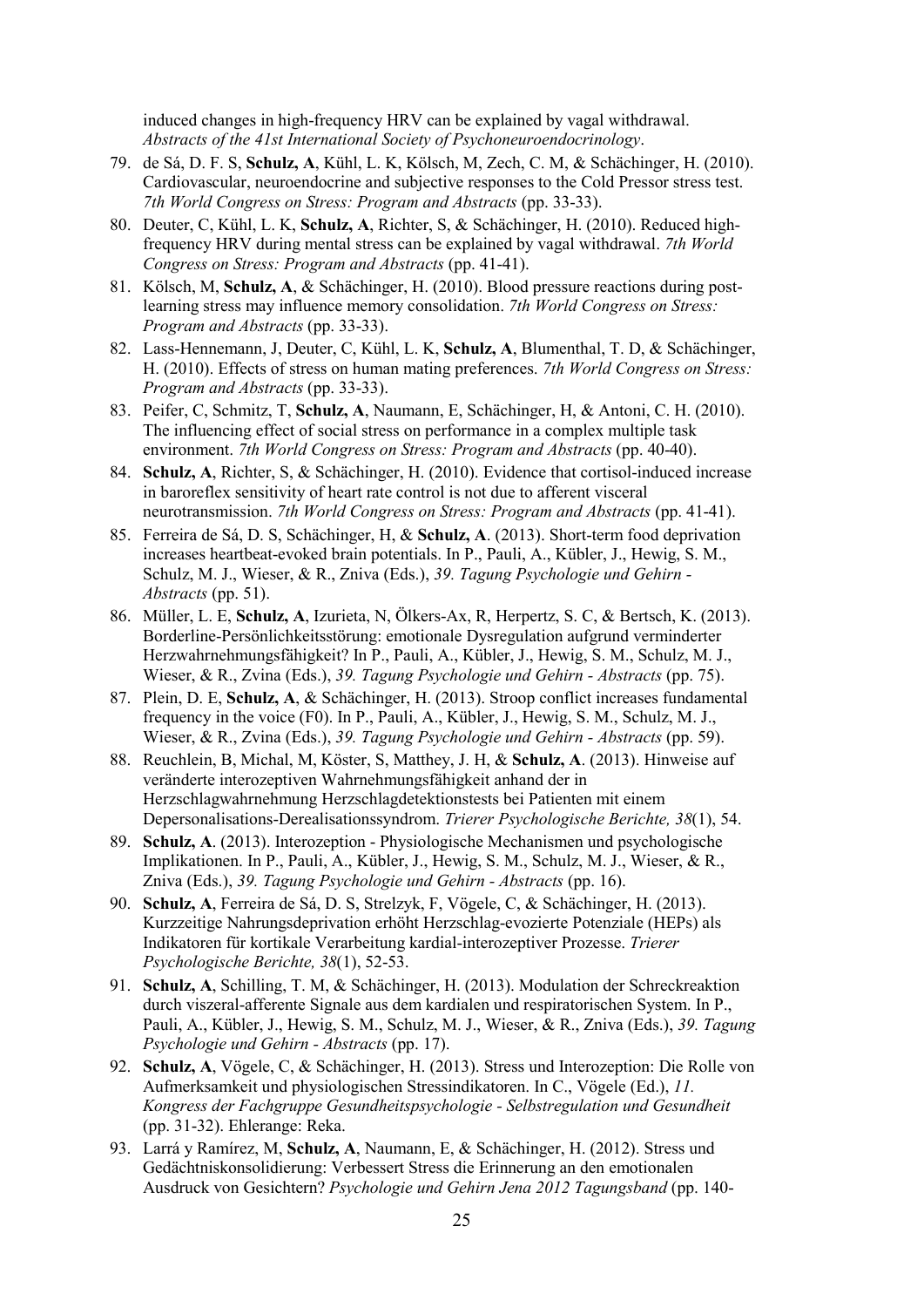141).

- 94. **Schulz, A**, & Schachinger, H. (2012). Evidence that stress effects on interoception depend on attentional factors. *Abstractband des 30. Symposiums Klinische Psychologie und Psychotherapie* (pp. 85-85).
- 95. **Schulz, A**, & Schachinger, H. (2012). Stress effects on interoception crucially depend on attentional factors. *Psychologie und Gehirn Jena 2012 Tagungsband* (pp. 125-125).
- 96. Best, D, **Schulz, A**, Roelofs, K, & Schächinger, H. (2011). Motor Reaction Time Effects of Accompanying Acoustic Startle Stimulation. *Tagungsprogramm Psychologie und Gehirn 2011* (pp. 172-173).
- 97. Gräbener, A, Schächinger, H, & **Schulz, A**. (2011). Beeinflusst kardiovaskuläre Ruheaktivität baro-afferente neuronale Signalübermittlung? *Tagungsprogramm Psychologie und Gehirn 2011* (pp. 273-273).
- 98. Peifer, C, Thelen, W, **Schulz, A**, Schächinger, H, & Antoni, C. H. (2011). Herzratenvariabilität in Abhängigkeit der Aufgabenkomplexität in einer computersimulierten Mehrfachaufgabe. *Tagungsprogramm Psychologie und Gehirn 2011* (pp. 200-200).
- 99. Ramírez, M. L, **Schulz, A**, Naumann, E, & Schächinger, H. (2011). Zusammenhänge zwischen physiologischer Stressantwort und subjektivem Stresserleben beim sozial evaluierten Kaltwasserstresstest. *Tagungsprogramm Psychologie und Gehirn 2011* (pp. 202-202).
- 100. Schächinger, H, & **Schulz, A**. (2011). Effekte pharmakologischer Beeinflussung des Autonomen Nervensystems auf die Kardiozeptionsleistung. *Tagungsprogramm Psychologie und Gehirn 2011* (pp. 158-158).
- 101. Schilling, T. M, **Schulz, A**, Deuter, C, Blumenthal, T. D, & Schächinger, H. (2011). Einfluss von Startlestimulation auf die Übereinstimmung zwischen EOG und Eye-Tracking bei der Erfassung horizontaler Blicksakkaden. *Tagungsprogramm Psychologie und Gehirn 2011* (pp. 207-207).
- 102. **Schulz, A**, Naumann, E, & Schächinger, H. (2011). Werden auditorisch-evozierte Potenziale (AEPs) auf akustische Schreckreize durch baro-afferente neuronale Signalübermittlung moduliert? *Tagungsprogramm Psychologie und Gehirn 2011* (pp. 156-157).
- 103. Antoni, C. H, Kiesewetter, J, Peifer, C, Baumann, N, Schächinger, H, **Schulz, A**, Naumann, E, & Walther, E. (2010). Der moderierende Einfluss der Handlungs- und Lageorientierung auf Leistung unter Stress in komplexen Mehrfachaufgaben. In F., Petermann & U., Koglin (Eds.), *Erklären, entscheiden, planen. 47. Kongress der Deutschen Gesellschaft für Psychologie*. Oberhaching: Dustri.
- 104. de Sá, D. F, Strelzyk, F, Römer, S, **Schulz, A**, & Schächinger, H. (2010). Menstrual phase and metabolic state effects on the startle eye blink magnitude. *Kurzbeiträge Psychologie und Gehirn 2010* (pp. 29-29).
- 105. Kölsch, M, **Schulz, A**, & Schächinger, H. (2010). Die Blutdruckreaktivität auf Stress in der Post-Akquisitionsphase beeinflusst die Gedächtniskonsolidierung von Gesichtern. *Kurzbeiträge Psychologie und Gehirn 2010* (pp. 28-28).
- 106. Peifer, C, Schmitz, T, **Schulz, A**, Naumann, E, Schächinger, H, & Antoni, C. H. (2010). Sozialer Stress in komplexen Arbeitsumwelten. *Kurzbeiträge Psychologie und Gehirn 2010* (pp. 31-31).
- 107. Plein, D. E, **Schulz, A**, & Schächinger, H. (2010). Der Einfluss von Stress auf die Stimmhöhe (mittlere F0). In A., Löw, M., Weymar, J., Wendt, & A. O., Hamm (Eds.), *Kurzbeiträge Psychologie und Gehirn 2010* (pp. 28-28).
- 108. Richters, S, **Schulz, A**, & Schächinger, H. (2010). Cortisol moduliert die Herzfrequenzreaktion auf akuten Stress. In A., Löw, M., Weymar, J., Wendt, & A. O., Hamm (Eds.), *Kurzbeiträge Psychologie und Gehirn 2010* (pp. 30-30).
- 109. Schilling, T. M, Richter, S, Schächinger, H, & **Schulz, A**. (2010). Intravenöse Cortisolgabe erhöht die Baroreflex-Sensitivität der Herzratenkontrolle, hat aber keinen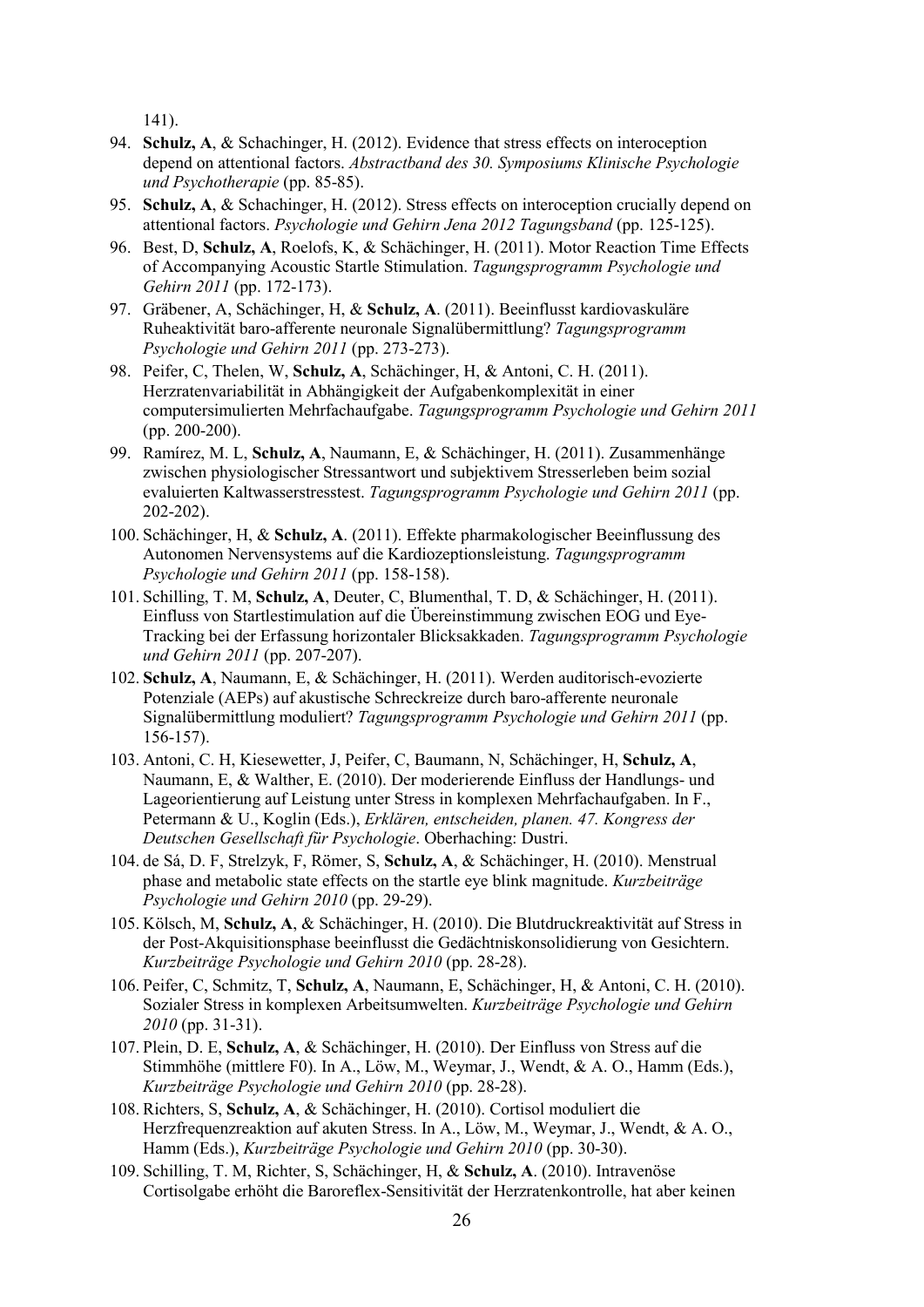Effekt auf die kardiale Modulation der Schreckreaktion. *Kurzbeiträge Psychologie und Gehirn 2010* (pp. 31-31).

- 110. **Schulz, A**, Bertsch, K, Blumenthal, T. D, Schächinger, H, & Naumann, E. (2010). Auditorisch-evozierte Potenziale (AEPs) auf akustische Schreckreize werden durch den kardialen Zyklus moduliert. *Kurzbeiträge Psychologie und Gehirn 2010* (pp. 55-55).
- 111. De Sá, D. F, Römer, S, **Schulz, A**, Wager, J, & Schächinger, H. (2009). Oral cortisol does not affect startle eye blink magnitude, nor startle habituation. In A., Widmann, S. K., Andersen, A. D., Friederici, T. C., Gunter, S. A., Kotz, M. M., Müller, & E., Schröger (Eds.), *35. Arbeitstagung Psychophysiologie und Methodik* (pp. 83-83). Leipzig: Universitätsverlag.
- 112. Deuter, C, **Schulz, A**, Richter, S, Kräuchi, K, & Schächinger, H. (2009). Präpuls-Inhibierung der kardiovaskulären Schreckreaktion. In A., Widmann, S. K., Andersen, A. D., Friederici, T. C., Gunter, S. A., Kotz, M. M., Müller, & E., Schröger (Eds.), *35. Arbeitstagung Psychophysiologie und Methodik* (pp. 81-81). Leipzig: Universitätsverlag.
- 113. Plein, D. E, **Schulz, A**, Richter, S, & Schächinger, H. (2009). Der Einfluss des Kaltwasserstresstests auf die mittlere Stimmhöhe. In A., Widmann, S. K., Andersen, A. D., Friederici, T. C., Gunter, S. A., Kotz, M. M., Müller, & E., Schröger (Eds.), *35. Arbeitstagung Psychophysiologie und Methodik* (pp. 74-74). Leipzig: Universitätsverlag.
- 114. Reichert, C. F, **Schulz, A**, Bilfinger, H, Plein, D. E, & Schächinger, H. (2009). Verstärkung der kardialen Modulation der Schreckreaktion durch Stress. In A., Widmann, S. K., Andersen, A. D., Frederici, T. C., Gunter, S. A., Kotz, M. M., Müller, & E., Schröger (Eds.), *35. Arbeitstagung Psychophysiologie und Methodik* (pp. 71-71). Leipzig: Universitätsverlag.
- 115. Richter, S, **Schulz, A**, Oitzl, M. S, & Schächinger, H. (2009). Rasche, nicht-genomische Effekte von minimalen Cortisoldosen auf die Baroreflexkontrolle der Herzrate. In A., Widmann, S. K., Andersen, A. D., Friederici, T. C., Gunter, S. A., Kotz, M. M., Müller, & E., Schröger (Eds.), *35. Arbeitstagung Psychophysiologie und Methodik* (pp. 111-111). Leipzig: Universitätsverlag.
- 116. **Schulz, A**, Richter, S, Lass-Hennemann, J, Blumenthal, T. D, & Schächinger, H. (2009). Die Kardiale Modulation der Schreckreaktion. In A., Widmann, S. K., Andersen, A. D., Friederici, T. C., Gunter, S. A., Kotz, M. M., Müller, & E., Schröger (Eds.), *35. Arbeitstagung Psychophysiologie und Methodik* (pp. 112-113). Leipzig: Universitätsverlag.
- 117. Stertz, A. M, **Schulz, A**, Schilling, T, Jutz, N, Schierbaum, R, Schmitt, S, & Schächinger, H. (2009). Kann das baro-afferente Feedback-Signal klassisch konditioniert werden? In A., Widmann, S. K., Andersen, A. D., Friederici, T. C., Gunter, S. A., Kotz, Müller, & E., Schröger (Eds.), *35. Arbeitstagung Psychophysiologie und Methodik* (pp. 64-64). Leipzig: Universitätsverlag.
- 118. Degen, B, Schächinger, H, Albrich, J, **Schulz, A**, Wiesbeck, G. A, & Dürsteler-MacFarland, K. M. (2008). Verzerrte Aufmerksamkeitslenkung auf Heroinreize bei opioidsubstituierten Patienten. *Sucht, 54*(3), 155-155.
- 119. Degen, B, Schächinger, H, Albrich, J, **Schulz, A**, Wiesbeck, G. A, & Dürsteler-MacFarland, K. M. (2008). Verzerrte Aufmerksamkeitslenkung auf Heroinreize bei opioidsubstituierten Patienten. *Nervenarzt, 79*(Supplement 4), 300-300.
- 120. Dürsteler-MacFarland, K. M, Degen, B, Albrich, J, **Schulz, A**, Walter, M, Wiesbeck, G. A, & Schächinger, H. (2008). Startle-Reaktion und Verarbeitungsleistung bei Heroinabhängigkeit. *Nervenarzt, 79*(Supplement 4), 300-300.
- 121. Falke, I, **Schulz, A**, & Schächinger, H. (2008). Impact of startle on choice reaction. In C. S., Herrmann & B. A., Sabel (Eds.), *Tagungsband Psychologie und Gehirn 2008* (pp. 189-189). Calbe: GCC.
- 122. Lass-Hennemann, J, **Schulz, A**, Nees, F, Blumenthal, T. D, & Schächinger, H. (2008). Direct gaze of female nudes influences startle in men. In C. S., Herrmann & B. A., Sabel (Eds.), *Tagungsband Psychologie und Gehirn 2008* (pp. 132-132). Calbe: GCC.